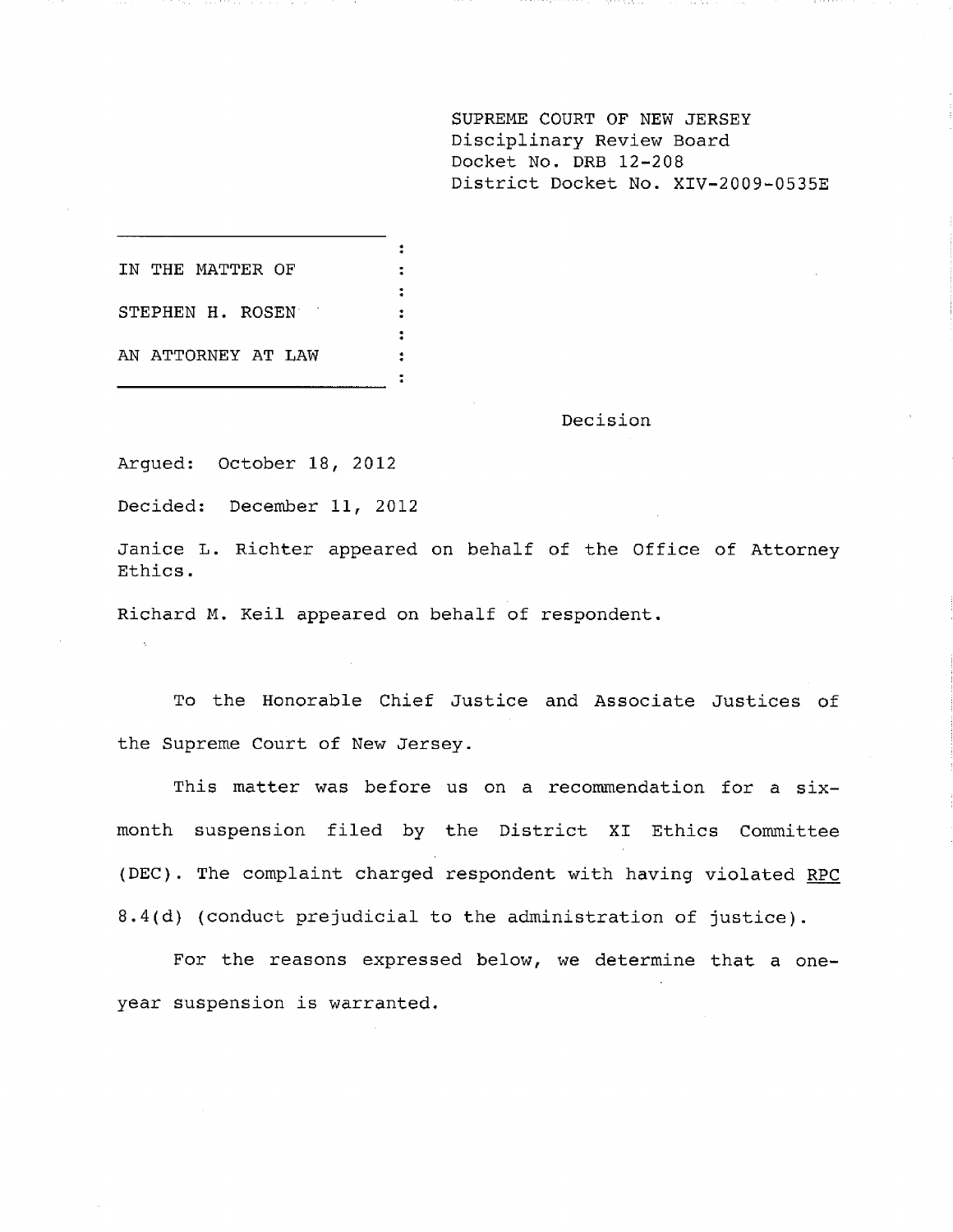Respondent was admitted to the New Jersey bar in 1982. At the relevant time, he maintained a law office in Little Falls, New Jersey.

In 1995, respondent was reprimanded for misconduct in three matters for lack of diligence, failure to communicate with the client, and conflict of interest. In re Rosen, 139 N.J. 387 (1995).

In 1996, respondent was admonished for witnessing and notarizing a signature on closing documents that were signed outside of his presence, improperly affixing his jurat on the documents, and failing to timely reply to requests for information from disciplinary authorities. In assessing the level of discipline, we considered that respondent had been under a considerable amount of stress at the time. In the Matter of Stephen H. Rosen, DRB 96-070 (April 29, 1996).

In 2002, respondent was suspended for three months for misconduct in three matters. There, he engaged in gross neglect, lacked diligence, charged an unreasonable fee, breached an escrow agreement, and engaged in a pattern of neglect in three of four matters. In a fourth matter, over a six-year period, he exhibited gross neglect and lack of diligence in settling an estate, failed to communicate with his clients, and failed to protect their interests on termination of the representation. In

 $\overline{2}$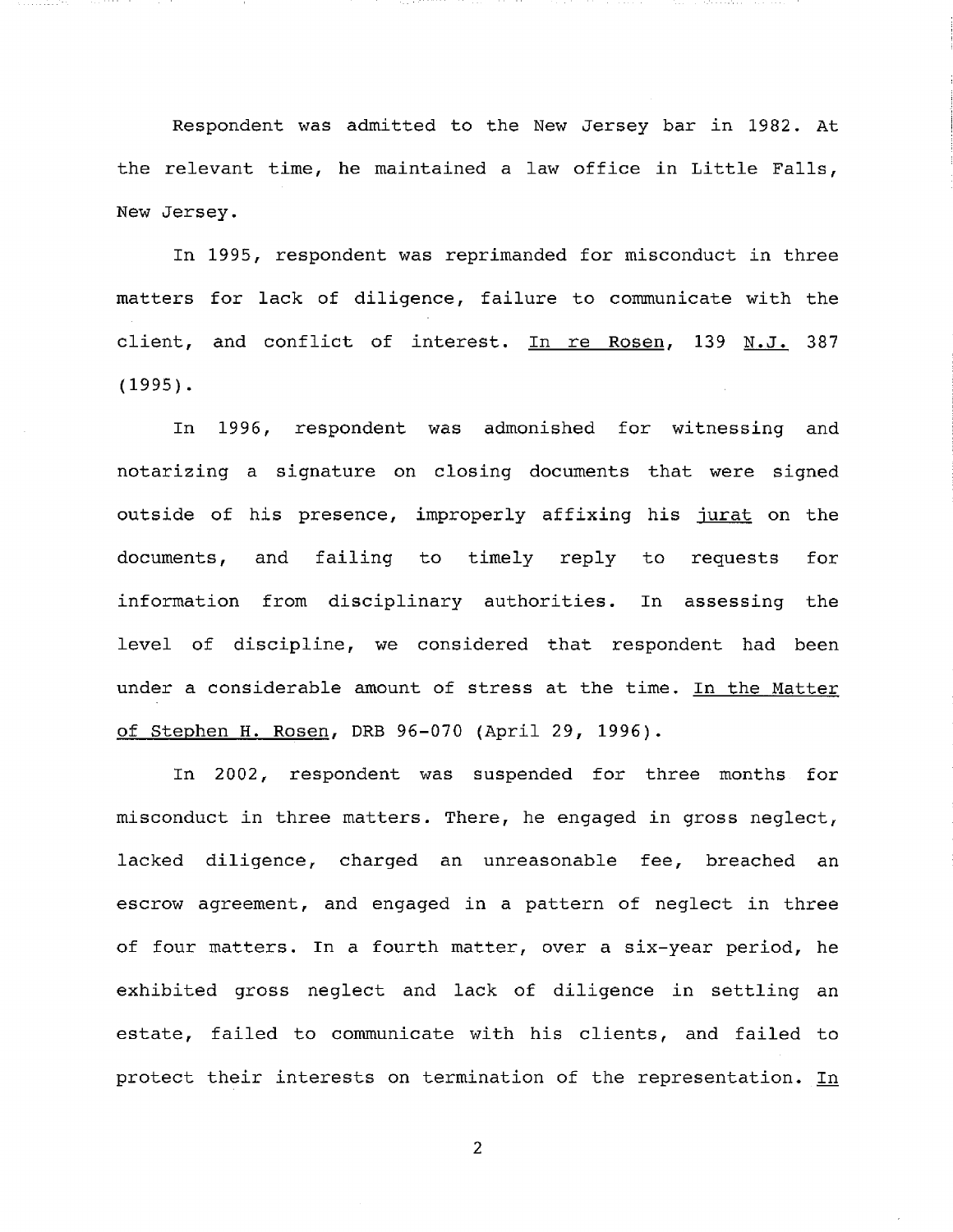re Rosen, 170 N.J. 630 (2002). We found that respondent's disciplinary history demonstrated a pattern of disregarding the Rules of Professional Conduct, that he displayed no remorse, that he refused to acknowledge any wrongdoing, and that his clients suffered significant economic harm, as a result of his actions. Respondent was reinstated on September 23, 2002. In re Rosen, 174 N.J. 343 (2002).

This disciplinary matter arose as follows:

an the Martin Anna

a a tha bheile i thi i minim a

Office of Attorney Ethics (OAE) auditor Steven Harasym was assigned to investigate whether respondent had misappropriated funds from trusts created for the benefit of Shari Perl (also known as Shari Perl-Hermann). Following a very long investigation, the OAE could not establish that respondent had engaged in knowing misappropriation. The disciplinary matter proceeded on a charge of a violation of RPC 8.4(d). The complaint alleged that respondent violated court orders restraining him from disbursing assets of trusts created for Perl's benefit.

Respondent met Perl as a referral from his wife's second cousin, Michael Archer, who was a private investigator involved in a criminal matter involving Perl. Perl retained respondent on November 23, 2004. They entered into a fee agreement for an hourly fee of \$250.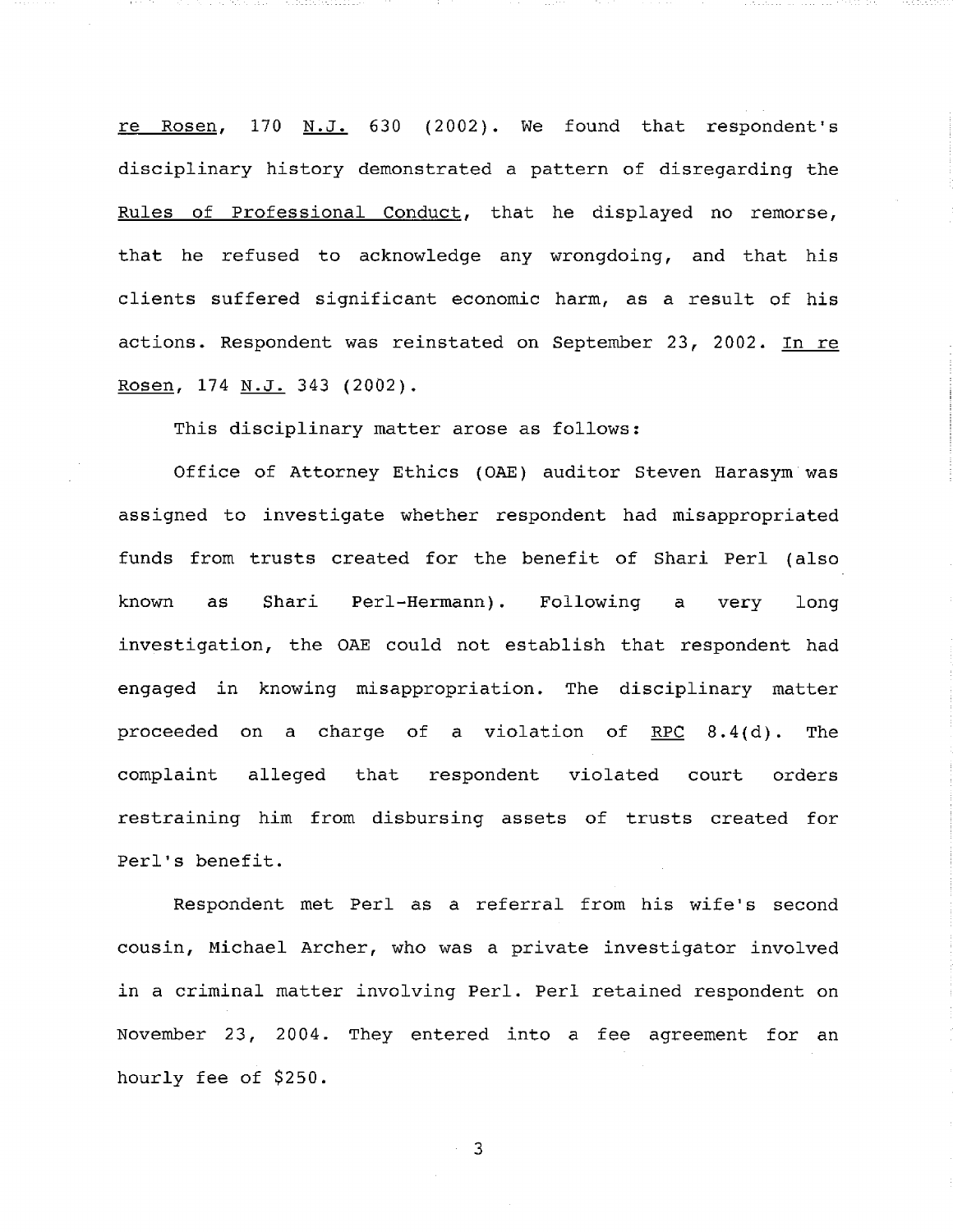Respondent's reply to the grievance described Perl as an heiress of several family trusts with very substantial holdings. A few trusts were created for her benefit by respondent and by another attorney, Douglas Eisenberg. Eisenberg told Harasym that the trusts were created to "protect Perl's money from Perl."

in an meanga atau a

According to Harasym, respondent established the East End Avenue First Trust (East End Trust).<sup>1</sup> It was funded by the deposit of \$i million into an account at UBS Financial Services, Inc., in Hackensack, New Jersey. Its purpose was to safeguard Perl's assets and to provide her with funds for living expenses. According to respondent, Perl was very wealthy and needed help managing her funds. The East End Trust was a revocable trust agreement that named respondent as the trustee. Initially, Archer had been named as the trustee, but Pearl later determined that she preferred having an attorney-trustee. Respondent's fees were paid from the trust.

In April 2005, Eisenberg prepared the HAT Trust agreement, which was executed on April 18, 2005 by Perl and respondent, who was again named as trustee. The HAT Trust was also created to

**<sup>]</sup>** Respondent had Perl examined by a psychologist in early November 2004. He wanted something in writing "indicating that she was effectively of sound mind and knew what she was doing, was competent."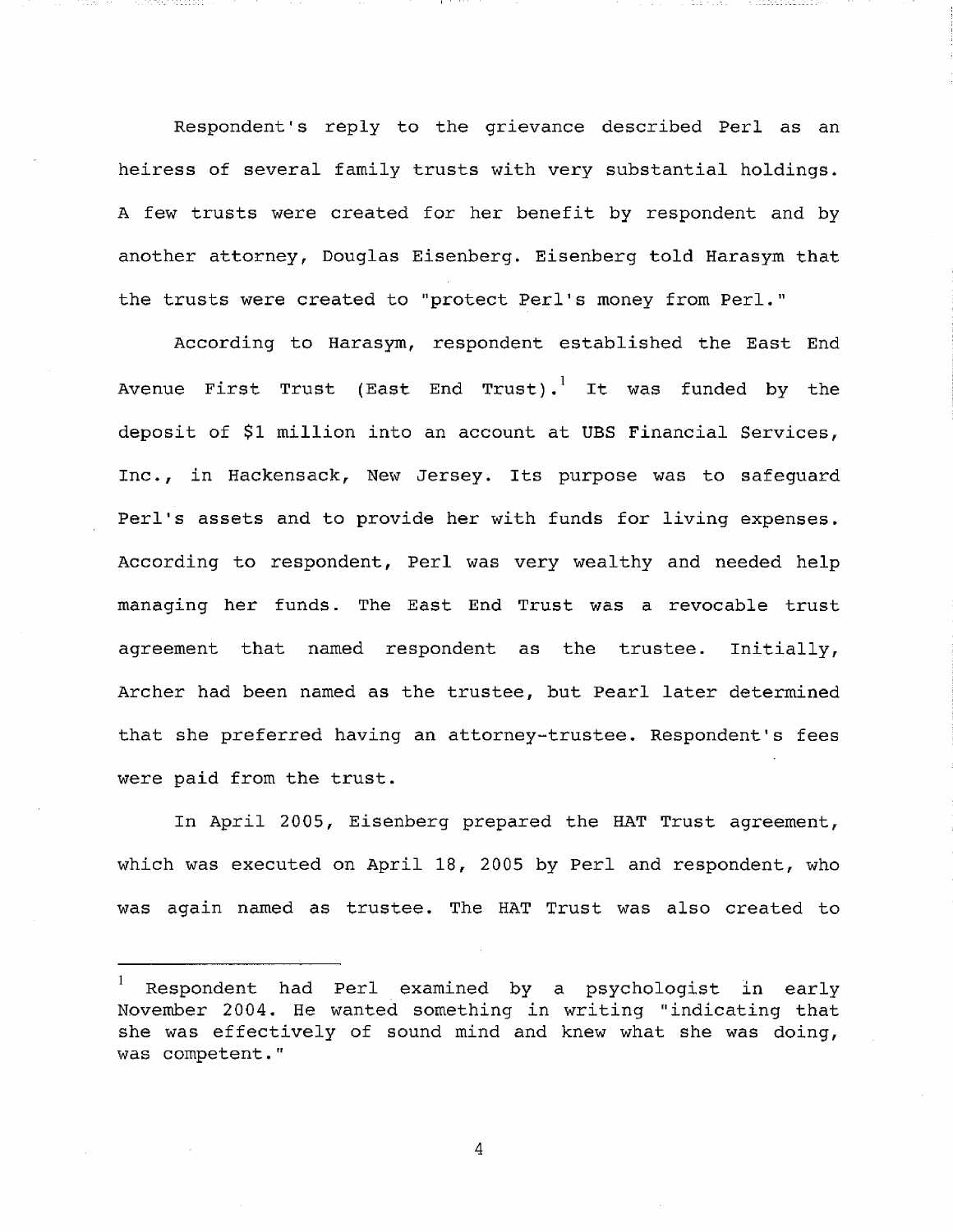protect and manage Perl's assets and to give her a monthly stipend for living expenses.

Contemporaneously, a separate limited liability corporation was formed, known as OOTH, LLC (an acronym for "out of the HAT").<sup>2</sup> Eisenberg prepared the operating agreement for OOTH, which provided that the HAT Trust owned ninety-nine percent of OOTH and respondent owned one percent of it. Respondent told Harasym that it had to be done that way for "that type of LLC."

Respondent's responsibilities under the operating agreement were to purchase and sell property and assets on behalf of the corporation. The agreement listed him as the president of the company. The operating agreement listed respondent's responsibilities, among others, as follows: he was permitted to enter into leases (iii); "refinance any existing financing into any loan to the company" (iv); cause the company to expand or become obligated for amounts not provided for, or in excess of amounts provided for (viii); sell, exchange, mortgage, pledge or otherwise transfer all or any substantial portion of the assets

 $\mathbf{2}$ Respondent's reply to the grievance explained that the purpose of OOTH was two-fold. Perl had a terrible credit rating for non-payment of bills, even though she had significant funds. She could not rent an apartment. Thus, OOTH had to sign a lease on her behalf. OOTH was also created, purportedly, for Pearl to continue the business she had learned from her father  $$ acquiring property for resale or rent.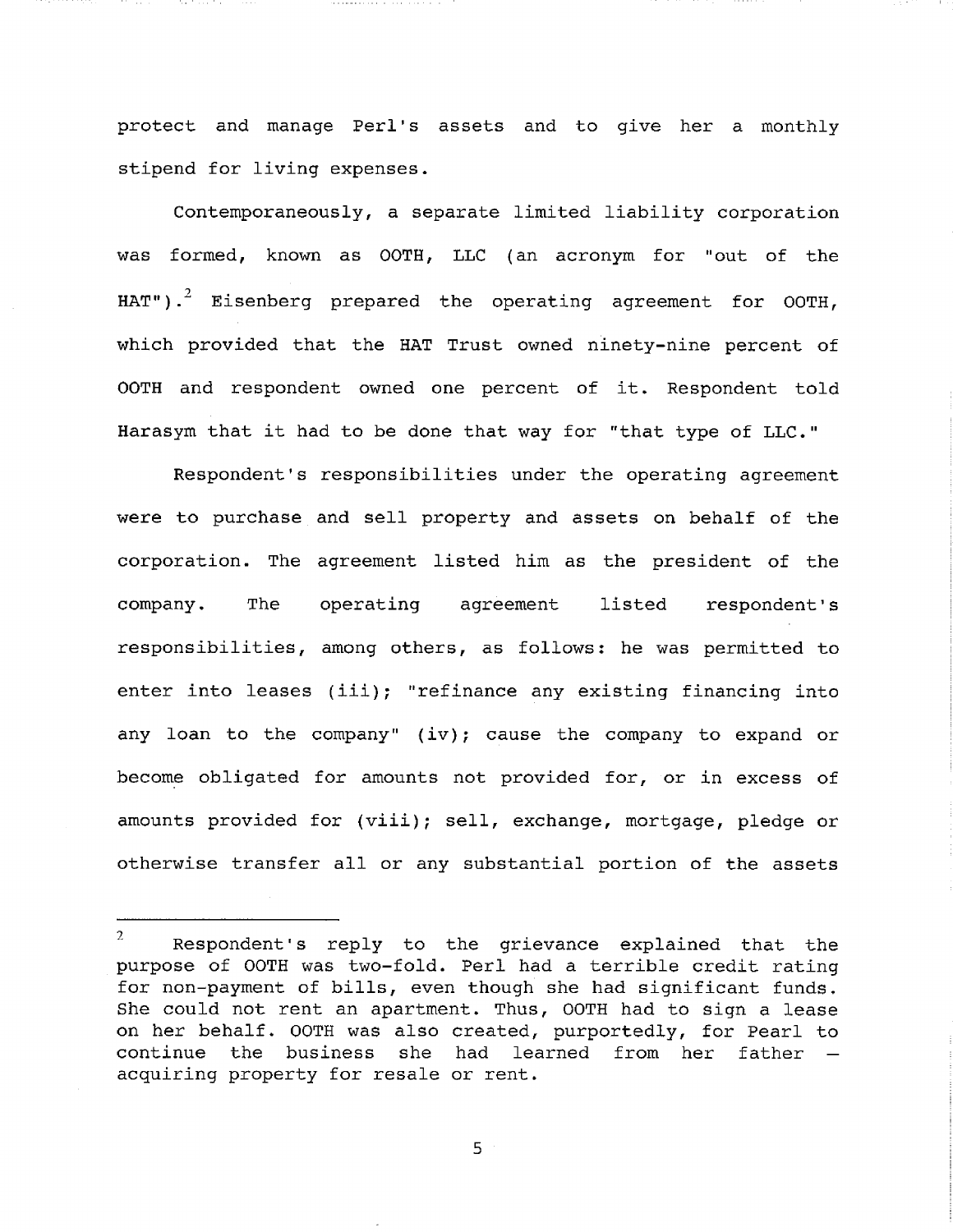of the company (ix); amend this agreement or do any act in contravention of this agreement  $(x)$ ; "[d]o any act which would make it impossible to carry on the ordinary business of the Company" [sic] (xi); possess, assign or use funds or other property of the company for other than company purposes (xii); and lend funds belonging to the company to any third party, or extend to any person, firm, or corporation, credit on behalf of the company (xiii).

On August 29, 2005, OOTH purchased property on Perl's behalf, located at 1028 Clinton Avenue, Irvington, New Jersey. According to respondent, he bought that property because Perl had expressed an interest in getting into property management and he thought it would be a good experience for her. He added that Perl had taken property management classes in school. The building was zoned residential and, according to respondent, needed work. He stated that "we" boarded up the windows and sealed the outside so that no one could enter the property; "we" pumped out the basement, "we" did a number of things to preserve the property, brought contractors in for each stage of the rehabilitation (insulation, wiring, plumbing), and had an engineer draw plans for the plumbing and electric. OOTH received a loan from the HAT Trust to purchase the property. The HUD-I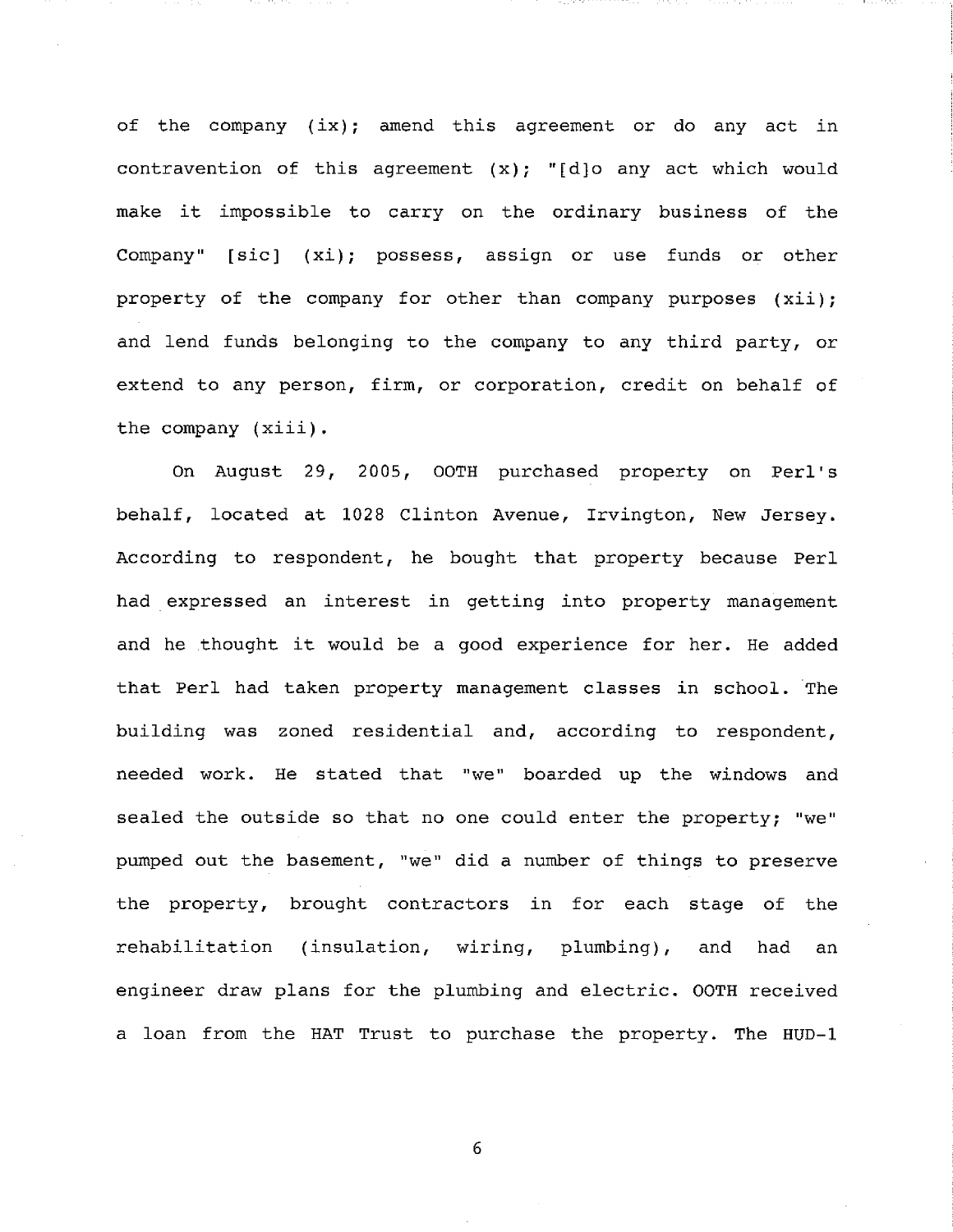statement listed a purchase price of \$85,000. The entire amount was borrowed from HAT.

On an unspecified date, a lawsuit was filed in the New York courts between Perl, as plaintiff, and her sister Andrea, as defendant. Justice Judith L. Gische, J.S.C., Supreme Court of New York, issued an Order/Decision, dated December 5, 2006, which described the action, "at its core," as a claim by one sister, Perl, against another sister Andrea, asserting that certain assets owned by the Perl Family trusts for both of their benefit were being misappropriated.<sup>3</sup>

According to the decision, defendant Andrea accused Perl of being addicted to prescription drugs and of being manipulated by respondent, who had improperly taken control of her substantial assets. Perl had transferred millions of dollars into the East End Trust and then to the HAT Trust, over which respondent exercised exclusive control.

Attendant to the New York suit, Perl's family brought "an article 81 proceeding" (a proceeding for the appointment of a guardian for property management) against Perl. Perl conceded her drug dependency and the need for a guardian. Martin Evans was appointed Perl's "property" guardian and was substituted in

 $\overline{7}$ 

Respondent was a co-plaintiff in the matter, which involved other Perl family trusts.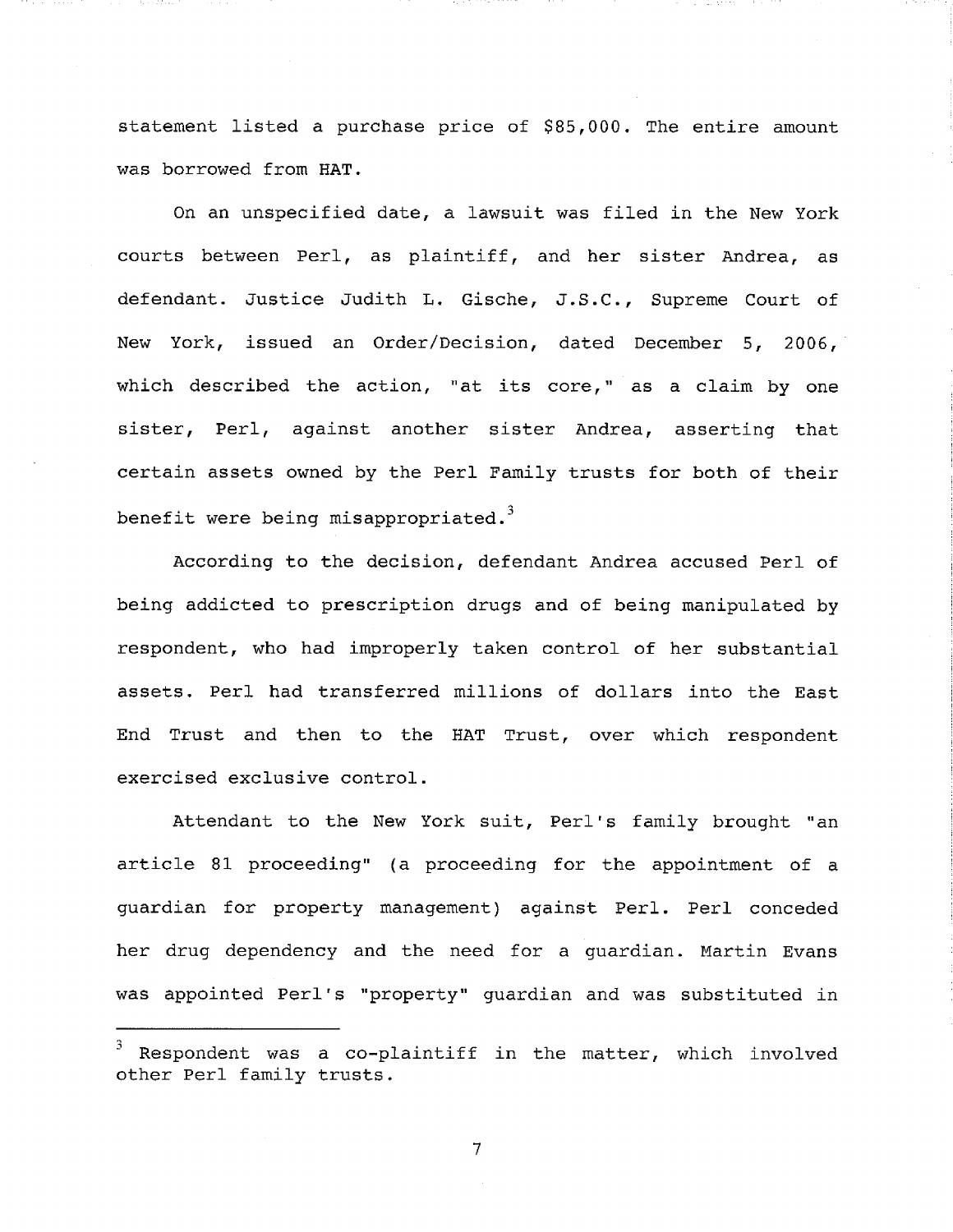as plaintiff, replacing respondent as a co-plaintiff in the New York proceeding.

t Salah Makawangan

According to the decision, Perl came to believe that respondent had taken advantage of her and had misused her property to his benefit and for the benefit of others, through the guise of the trusts.

Evans obtained information showing that, while Perl had transferred over \$2.5 million to the trusts, by June 2008, little more than \$i million remained, with disbursements of hundreds of thousands of dollars going directly to respondent. Thus, in early June 2006, Evans interposed a cross-complaint in the New York suit, seeking an accounting, injunctive relief, and an order setting aside the two trusts. Evans sought temporary restraints to prevent respondent from making any distributions from any trust involving Perl. On June 15, 2006, Justice Gische issued an order that stated, in relevant part:

> ORDERED, that pending the hearing of this motion Stephen Rosen is restrained from (a) taking any further action in his capacity as trustee of the East End Avenue First Trust and the Hat Trust, and (b), spending, transferring or using any of the assets of those trusts . . .

 $[Ex.C-6;T21.]<sup>4</sup>$ 

 $4$  T refers to the transcript of the March 5, 2012 DEC hearing.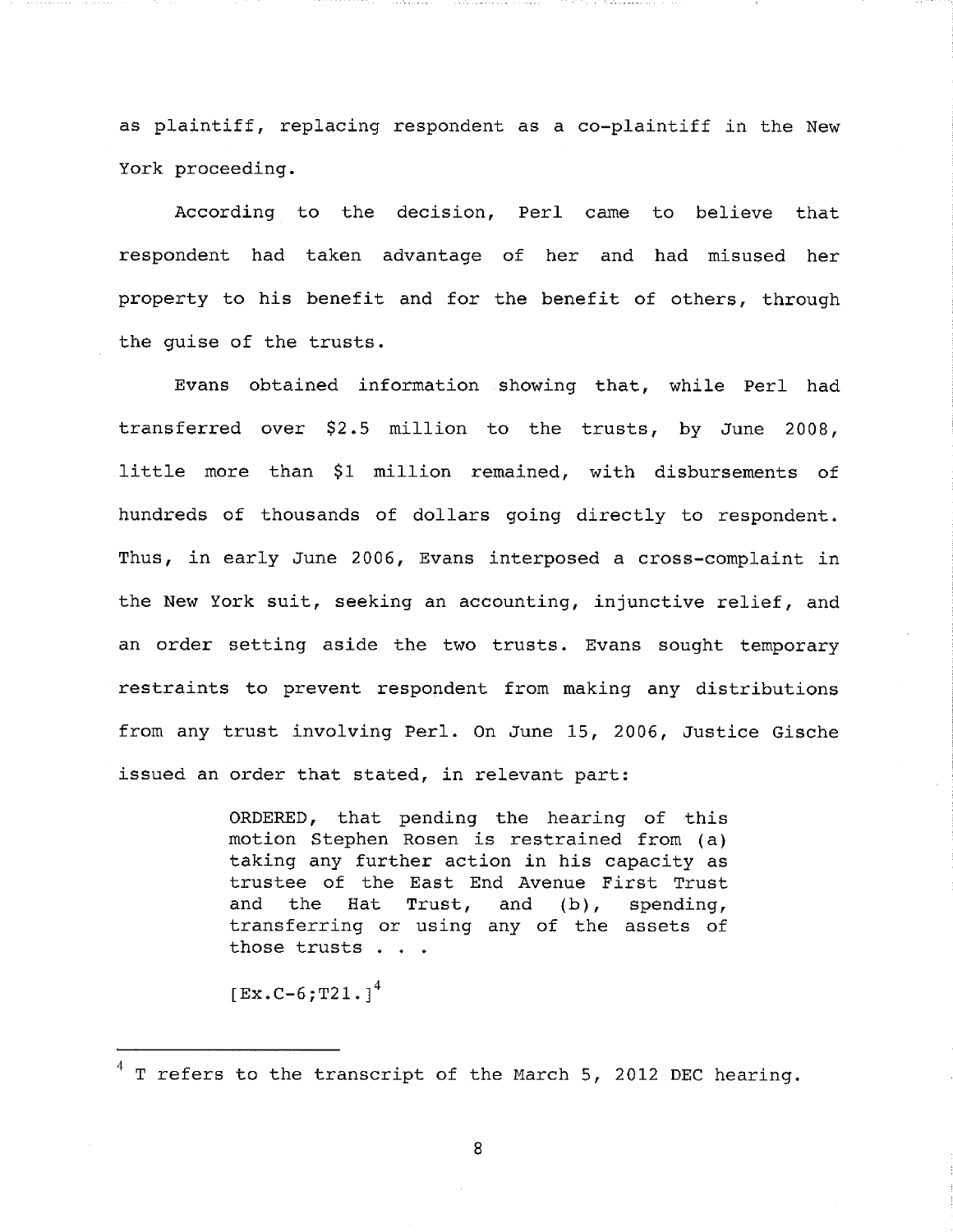Evans also filed a motion for a preliminary injunction to prevent respondent from taking any action in his capacity as trustee of either trust and from spending, transferring, or using any assets of those trusts, other than as directed by the court.

Respondent filed a cross-motion to dismiss, contesting the jurisdiction of the court. The court determined that it had jurisdiction over respondent and rejected as "too crabbed an interpretation of what has occurred in this state and the claims that are being made," respondent's assertion that his trustee activity in New York was not the trustee activity being challenged. The court also rejected respondent's argument that the claims against him should be severed to protect Perl. The court found, instead, that respondent's interests were adverse to Perl's.

The court outlined the requirements to succeed on a preliminary injunction. A movant must show (i) a likelihood of success on the merits; (2) irreparable harm; and (3) a balancing of the equities in the movant's favor. The court found that Evans had made such a showing. Specially, Perl claimed addiction to prescription drugs, when she signed the trust instruments giving respondent control over millions of dollars of her assets; over one million dollars of her assets were expended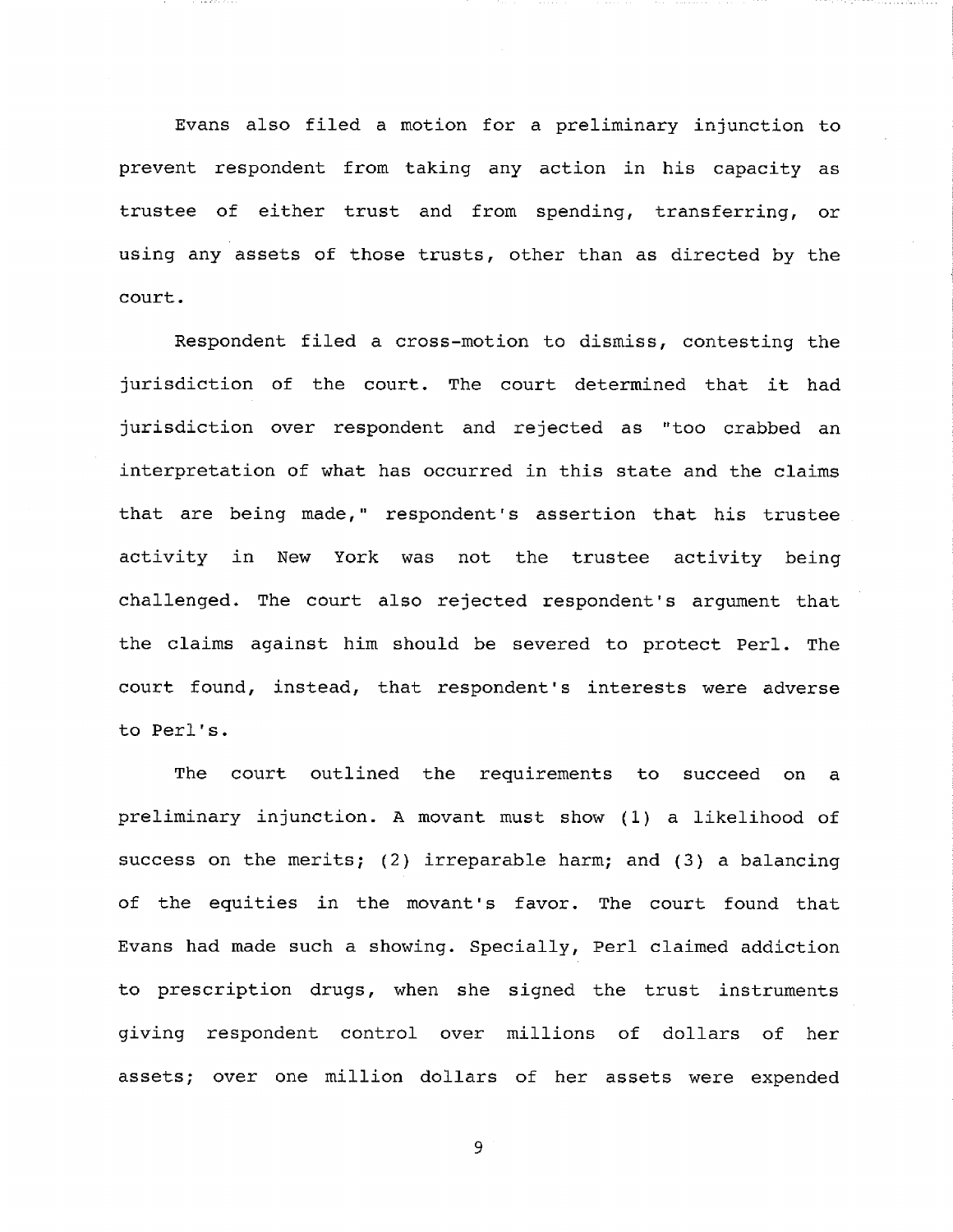from the trust, in the short time it was in existence; Perl claimed that most of the money was not used for her benefit; and a large portion was disbursed to respondent and some to his relatives for services Perl disputed were needed.

- 1001000000000000

The court also found that Evans had showed irreparable harm and a balancing of the equities, that is, if respondent were permitted to control the remaining monies in the trust, without supervision, there was a high risk that it would be used for other than Perl's benefit. Furthermore, once disbursed, the monies might not be recoverable.

The court concluded that respondent would not be harmed by the issuance of an injunction, because he could seek court approval for any and all disbursements from the trust.

On December 5, 2006, the court issued the following order:

Stephen Rosen is hereby restrained and barred from taking any further actions in his capacity as Trustee of either the East End Avenue First Trust or the HAT trust, other than as directed by the court and from spending, transferring or using any of the assets of such trusts except as directed by the court.

[Ex.C-7-10;T22.]

99 - NASA

According to Harasym, the orders were not reversed.

Following the entry of Judge Gische's June 15, 2006 and December 5, 2006, orders, on September 20, 2007, respondent sold

i0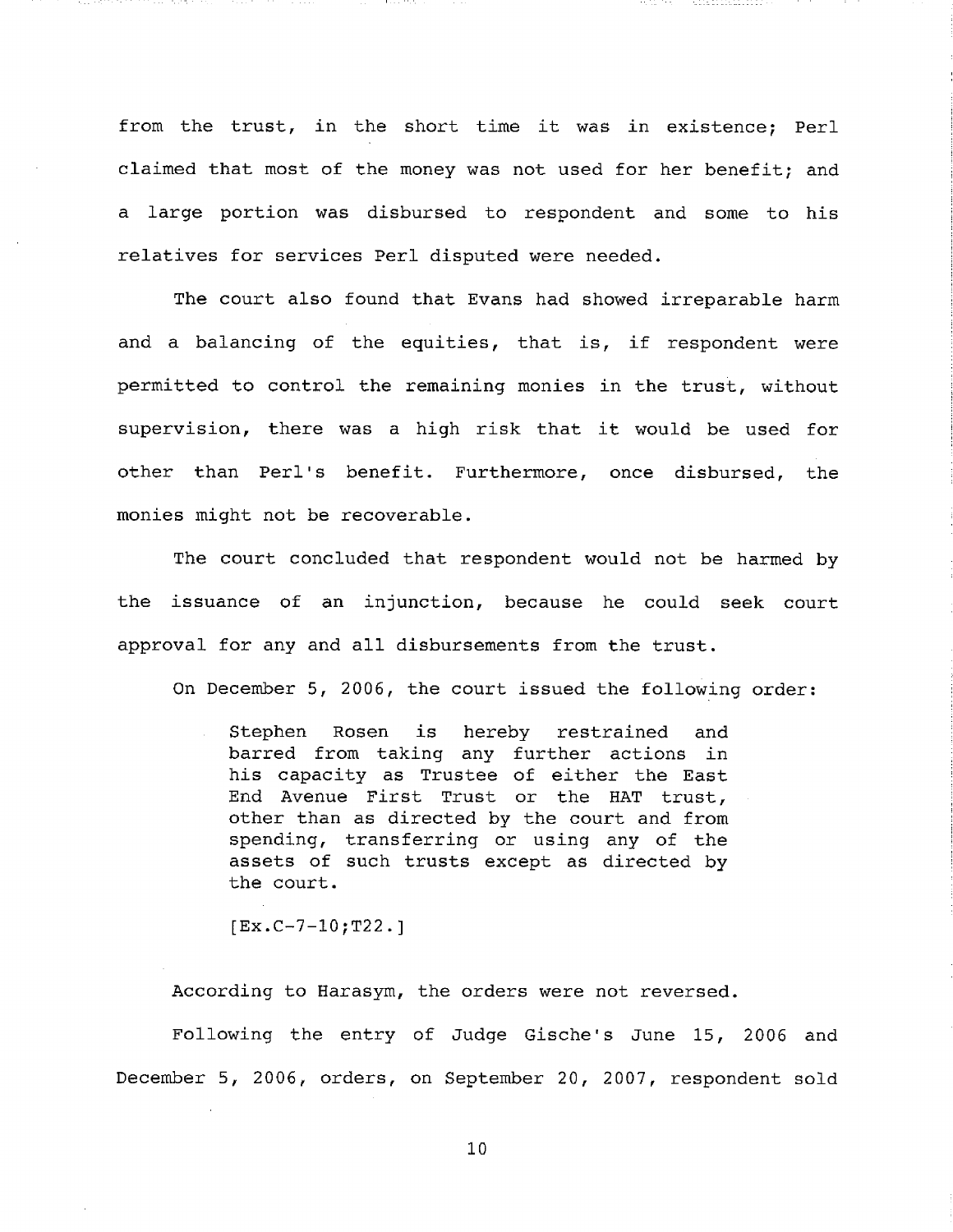the Clinton Avenue property owned by  $00TH.^5$  Respondent asserted that, as the president of 00TH, he had the right to act on its behalf. He claimed that there were delinquent taxes and sewer charges against the Irvington property and that a tax sale had been scheduled for May 24, 2007. Respondent gave the following reasons for selling the property:

> [t]he building was a depreciating losing asset, if you would consider it an asset. It was actually a liability because it was a debt. This was not an appreciating debt, it was a depreciating debt and it was costing not only my client or the former client, Miss Perl, money but it was costing the trust money for the period of time no activity would be paid [sic]. One of the evidences that were submitted was the delinquent taxes and sewer charges placing the property up for potential foreclosure sale which would forever bar the trust from getting any money whatsoever. It would be a total loss unless I did something and I could be blamed for not protecting the interest of my former client so what do I do? I'm damned if I do, damned if I don't. I had to at least protect the interest of my former client and the trust by liquidating it. Nowhere in the caption of any of the documents that were submitted was the name OOTH, LLC ever submitted, it was never a party to the action, OOTH was never identified in any of the orders . . . .

[T49-17 to 50-13.]

 $5$  Between July 16 and October 30, 2007, OOTH's corporate status had been revoked for failure to file its annual reports for two or more years.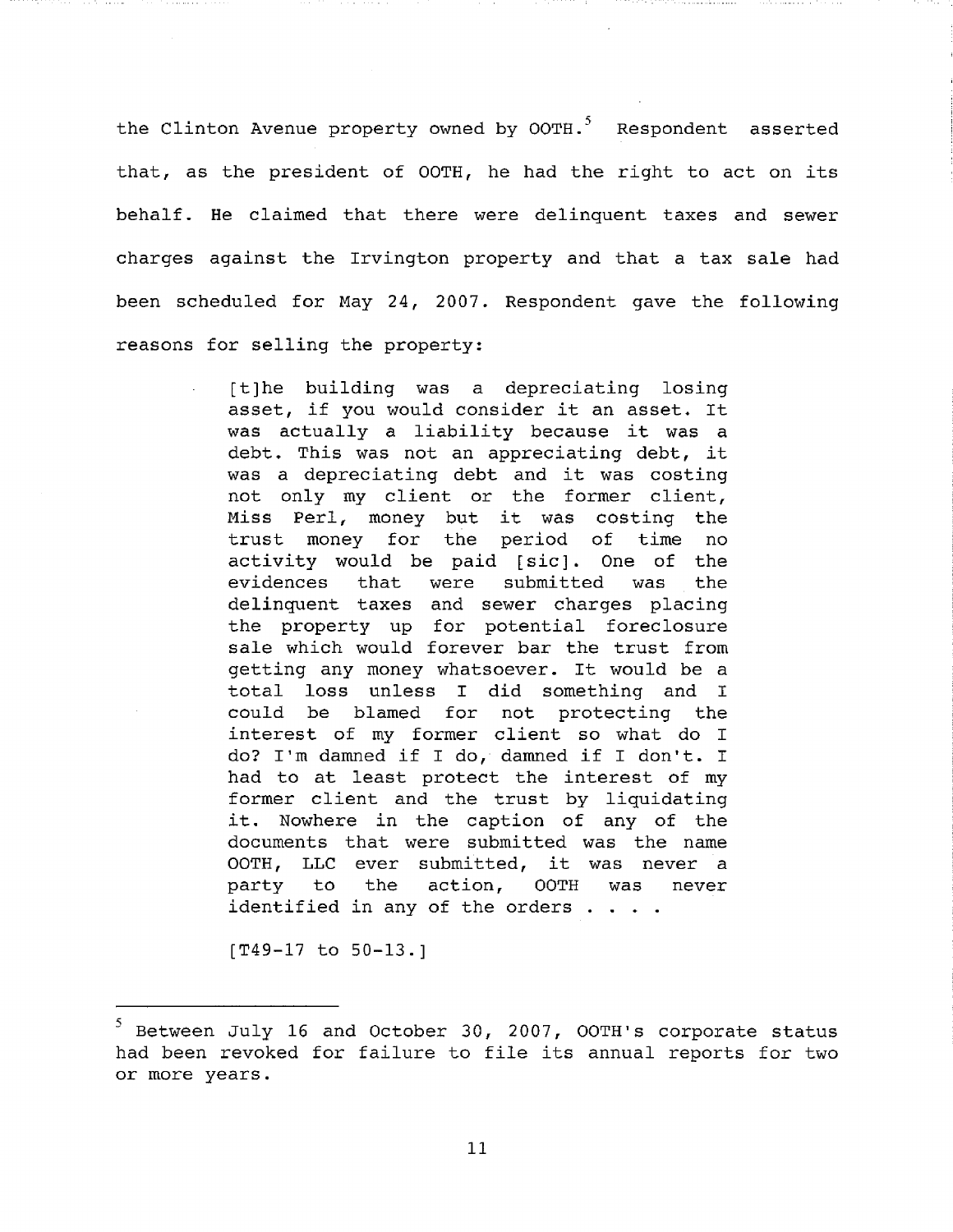Respondent admitted that it was his responsibility to see that the taxes for the property were paid, but claimed that there were no assets to pay them, even though Perl had other assets, in addition to OOTH, "several trusts [and] furs." He had several discussions with Perl about what to do, but she had no interest in discussing it. Respondent maintained that he paid for some of the clean-up, did some cleaning himself, when there were no funds, shoveled the walk, cleaned up the vandalism, hired others to remove garbage from the yard, and personally paid some of the insurance bills. The taxes were more than what he had available. He maintained that there were several complaints about the condition of the property, which resulted in fines of \$1400 and \$400. The list of violations that he received, in September 2007, included lack of garbage removal, high grass, weeds, repairs, exterior paint, and items or trash dumped on the property. He, therefore, sold the property, in September 2007, to Tactical Investments, LLC. (Tactical). He told Harasym that he did so because Perl showed no interest in getting involved in building management, bills were "piling up" against it, and outstanding debts and tax liens had to be paid.

Respondent claimed that there had been at least two prior offers to purchase the property, before it had been sold to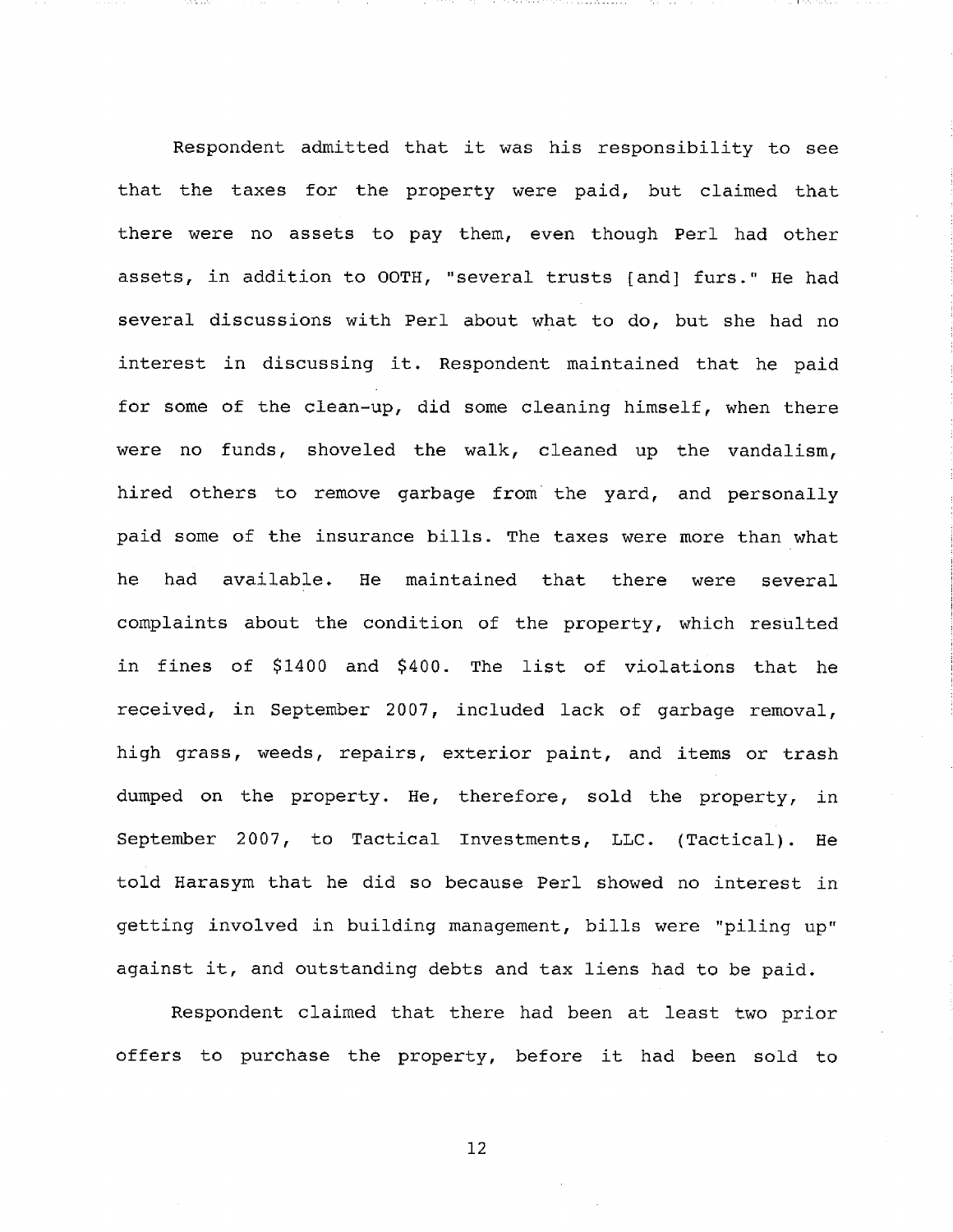Tactical, but that Perl had rejected at least one offer and "nothing happened" with either offer.

The sale to Tactical was a cash deal. The HUD-I listed the contract sale price as \$120,000. At first, respondent testified that there was no contract of sale; later, he claimed that he did not recall if there was a contract, but "visualized" a letter. He did not seek court approval for the sale.

Harasym's investigation failed to uncover who or what was involved in Tactical. Even though the OAE investigated various avenues and conducted multiple searches, it "came up empty." Respondent disavowed an interest in Tactical and disclaimed knowledge of its ownership.

The HUD-I for this transaction listed a \$70,120.27 payment to Octavio Global. The disbursement did not appear on the disbursement sheet prepared by respondent. Respondent also disclaimed an ownership interest in Octavio Global or knowledge of its ownership.

The sale resulted in a net distribution to OOTH of \$41,390.78. After disbursements were made, \$28,673.87 remained in respondent's trust account. No funds were paid to the HAT Trust. Harasym's investigation showed that the balance from the sale remained intact in respondent's trust account and was still there, as of the date of the DEC hearing.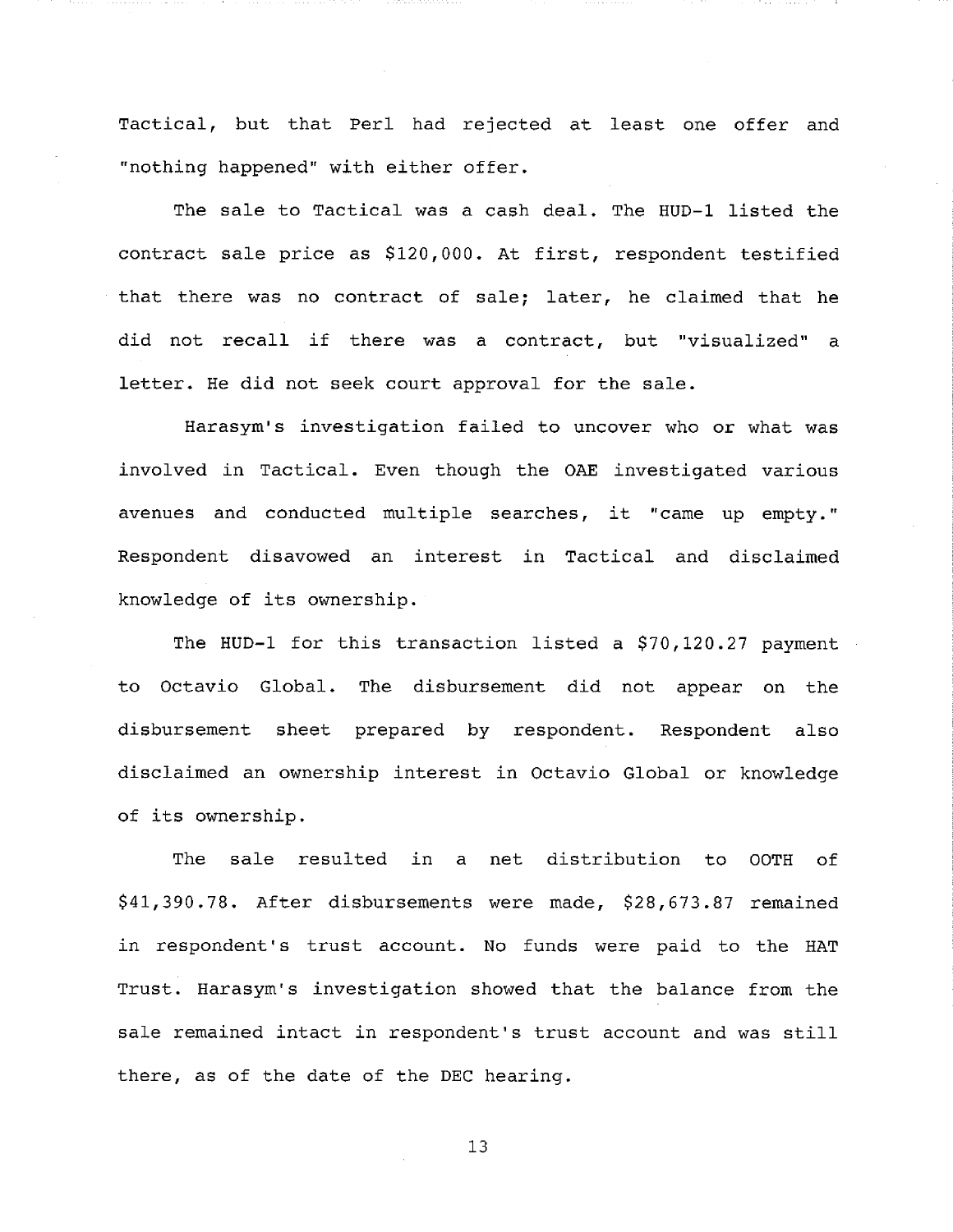At the DEC hearing, respondent stated that he considered filing an interpleader action to deposit the money with the court but, even though years had passed since the sale, he had not yet done so because, he claimed, the case is still ongoing in New York. He had stated earlier, however, that he was awaiting direction from the court.

المنافذا المشتمع ومعجب

At a criminal contempt proceeding against respondent, Justice Gische concluded that his sale of the property was in violation of the court orders and held him in criminal contempt for doing so. She stated that the standard for such a finding is higher than for civil contempt, requiring a showing of a higher degree of willfulness and contumaciousness. The court found that the heightened standard was met because respondent was fully aware of the orders and yet made transfers without court approval. Also, the guardian, who stood in the shoes of Perl, had his rights "impeded" and the prejudice was apparent from the sale of the property from which Perl received nothing.

As to willfulness, the court found that respondent knew that the transfer was in violation of her orders. He indicated that he knew about the order and had admitted, under oath, in another proceeding (" $Chin v. Rosen$ "), that he understood that the court's orders extended to the OOTH assets and that OOTH's assets were "frozen." The court found "absolutely incredible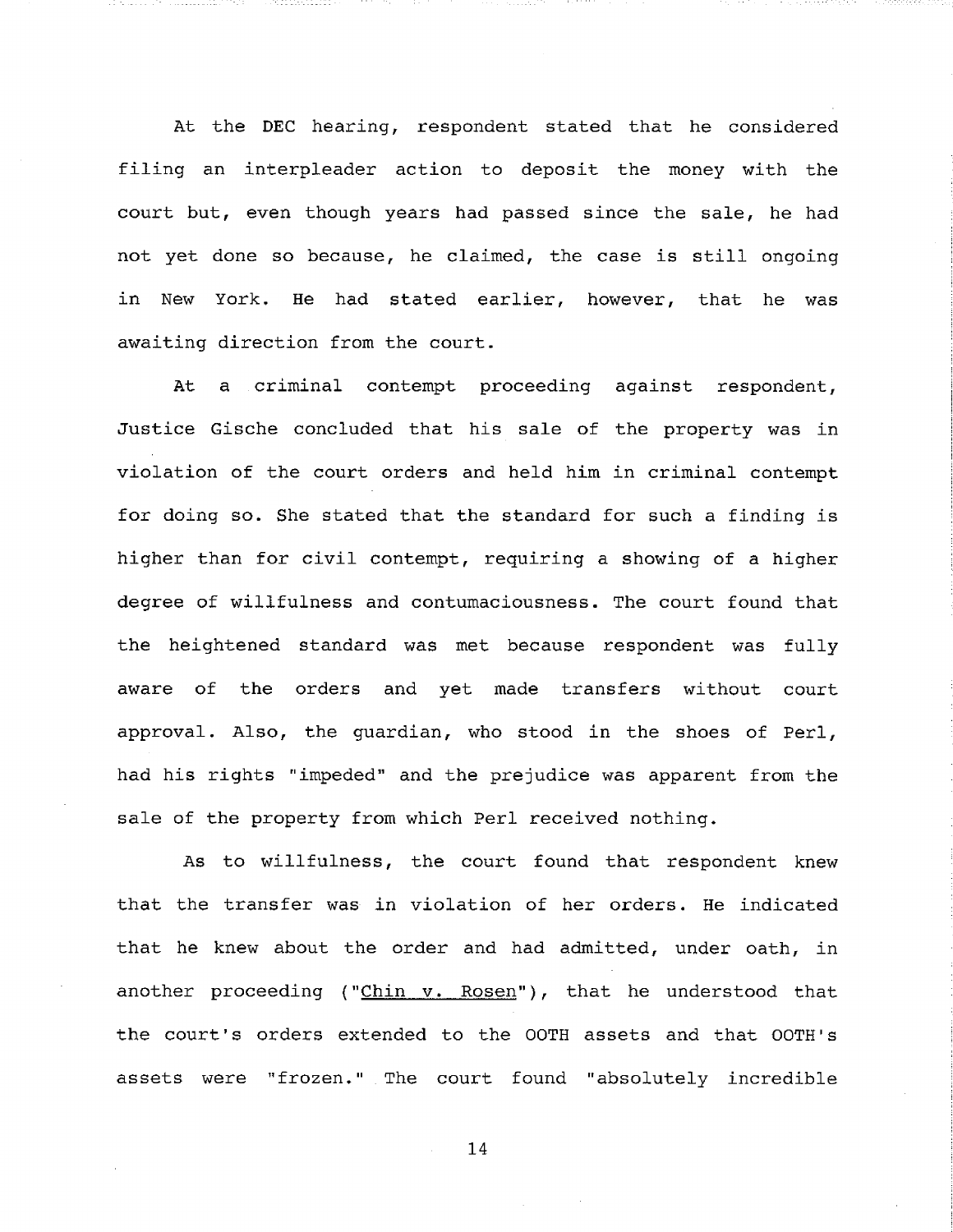that [respondent] could seriously argue to the Court that he did not know that OOTH was an asset of the HAT Trust and/or that they were completely separate entities. I believe that establishes the willfulness beyond a reasonable doubt sufficient to hold [respondent] in criminal contempt."

11 9 9 9 9 9 9 9 9 9 9 9 1 1 1 1 1 2 3

According to Harasym, respondent was subject to arrest and confinement and a fine under the criminal contempt order. The contempt order was not reversed or vacated.

At the DEC hearing, respondent argued that he had not violated the orders by selling the property, because he was not acting in his capacity as trustee, but in his capacity as "president or chief officer of OOTH, LLC," which was a limited liability company and not a trust.

Respondent maintained that he did not appear at the New York contempt proceedings because the hearing should have been stayed, when he filed a bankruptcy petition. He filed it because his house was in foreclosure and his health would not permit him to practice on a full-time basis. He claimed that the court had violated the bankruptcy code by proceeding with the contempt charges and a hearing at which he did not appear. He filed the bankruptcy petition on the return date of the contempt hearing and faxed it to Justice Gishce's chambers only minutes before the hearing that day. He asserted further that he had filed a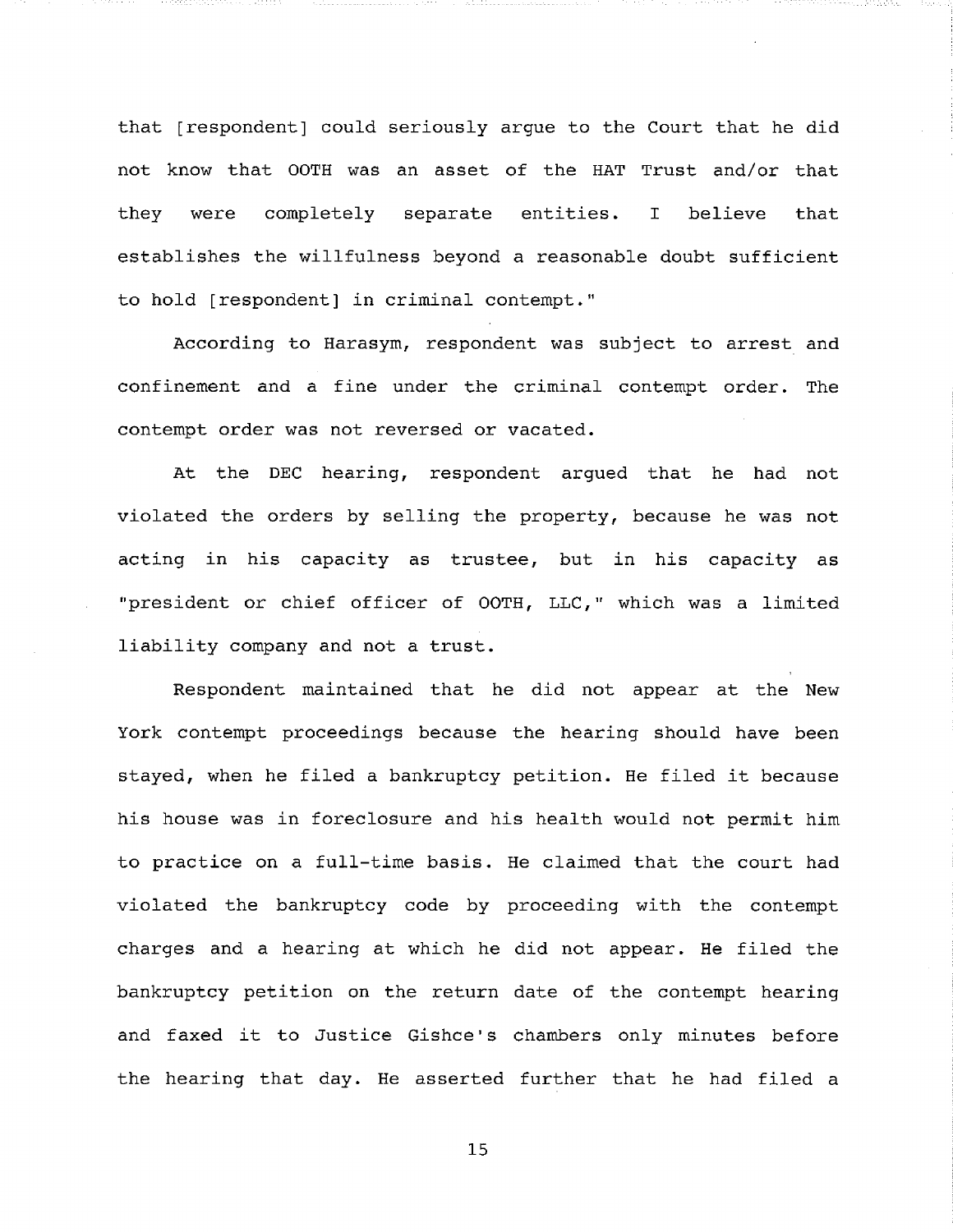Notice of Appeal and reconsideration on November 9, 2011, but that the judge had declined to act on it because it had been automatically stayed, pending the appointment of a new guardian (Evans had passed away).

en monte

In his defense, respondent told the hearing panel that he had to act quickly to sell the property to prevent it from being fully depleted. He was concerned that, if he had to wait for court approval, the buyer would have backed out of the deal.

Respondent's counsel argued that a violation of RPC 8.4(d) requires an element of willfulness, which was not present here, because respondent saw himself as the managing partner of OOTH and he needed to preserve its assets. Counsel noted that, because of respondent's health, he had waited until recently to file a motion to vacate the criminal contempt order against him.

The OAE stressed that there was nothing normal about the purchase and sale of 1028 Clinton Avenue. The OAE added that the unusual nature of the transactions was "relevant to the issue of why it was sold and why it was purchased and [respondent's] willingness and deliberate obfuscation of what the judge meant by her order so he could obtain whatever purposes he had with that piece of property. We'll never know." The OAE questioned how respondent, an "expert in real estate knows nothing about the \$70,000 worth of funds that were being placed out of there,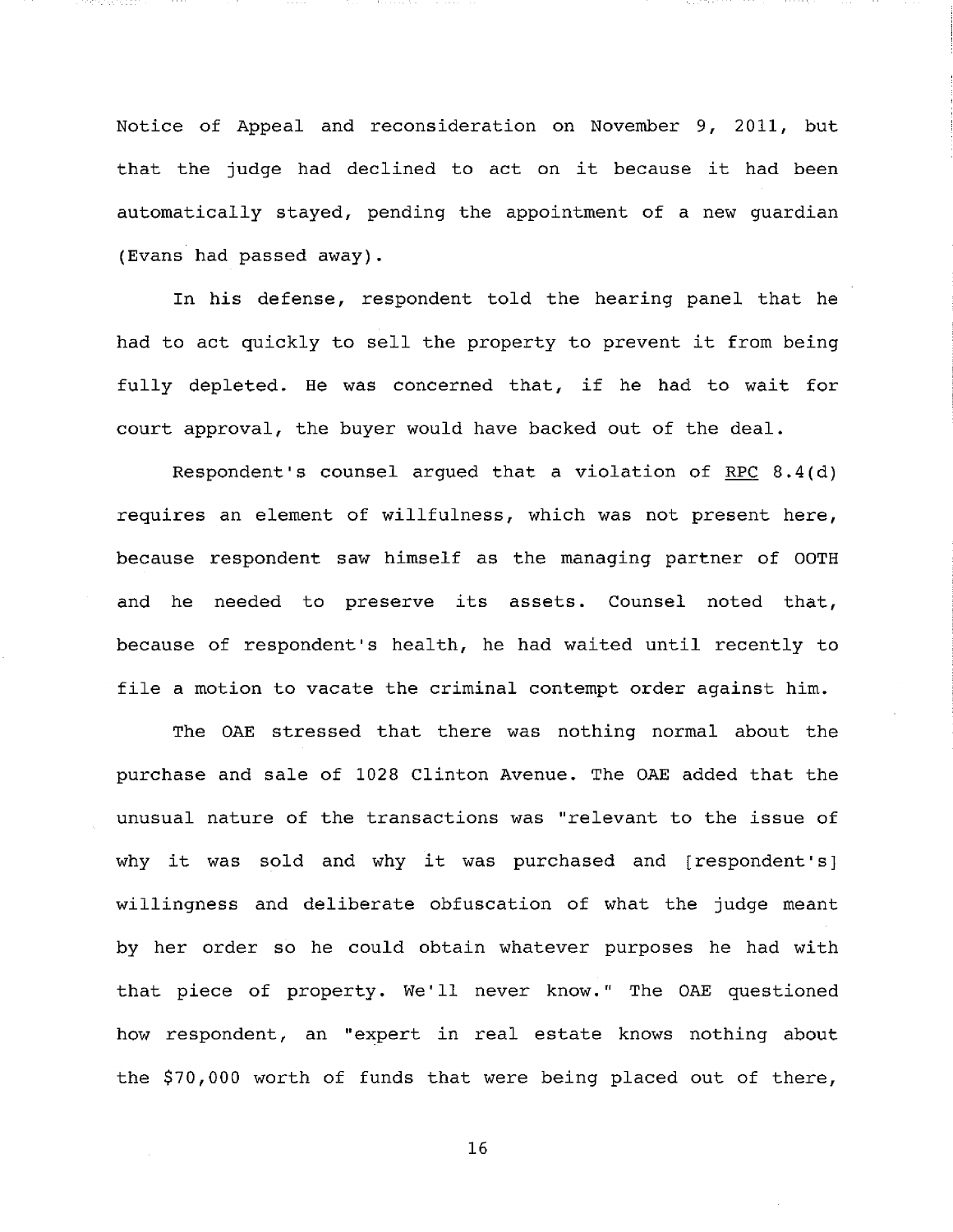doesn't know who Tactical Investment is, no Contract of Sale and on and on that makes this a very, very unusual real estate transaction."

The OAE stressed further that respondent could have easily obtained court approval to sell the property and that he had deposited the balance of the funds into his trust account, rather than into OOTH, which was ninety-nine percent owned by the Hat Trust.

In an April 24, 2012 letter to the DEC, respondent stated that his prior ethics problems occurred more than twenty years ago, during a period when he and his wife were dealing with the terminal illnesses and subsequent deaths of both sets of parents. He maintained that he had "learned the need for seriousness, urgency and necessity for attention to detail the practice of law requires." He noted that the New York court had recently appointed a replacement guardian in the Evans et al. v. Rosen, et al. matter, that his motion to vacate the contempt order was still pending, and that he intended to pursue it vigorously.

The DEC rejected respondent's argument that there was no need to seek court approval for the sale of property because he was acting as OOTH's president, not as a trustee. Like Justice Gische, the DEC concluded that respondent's claims are "too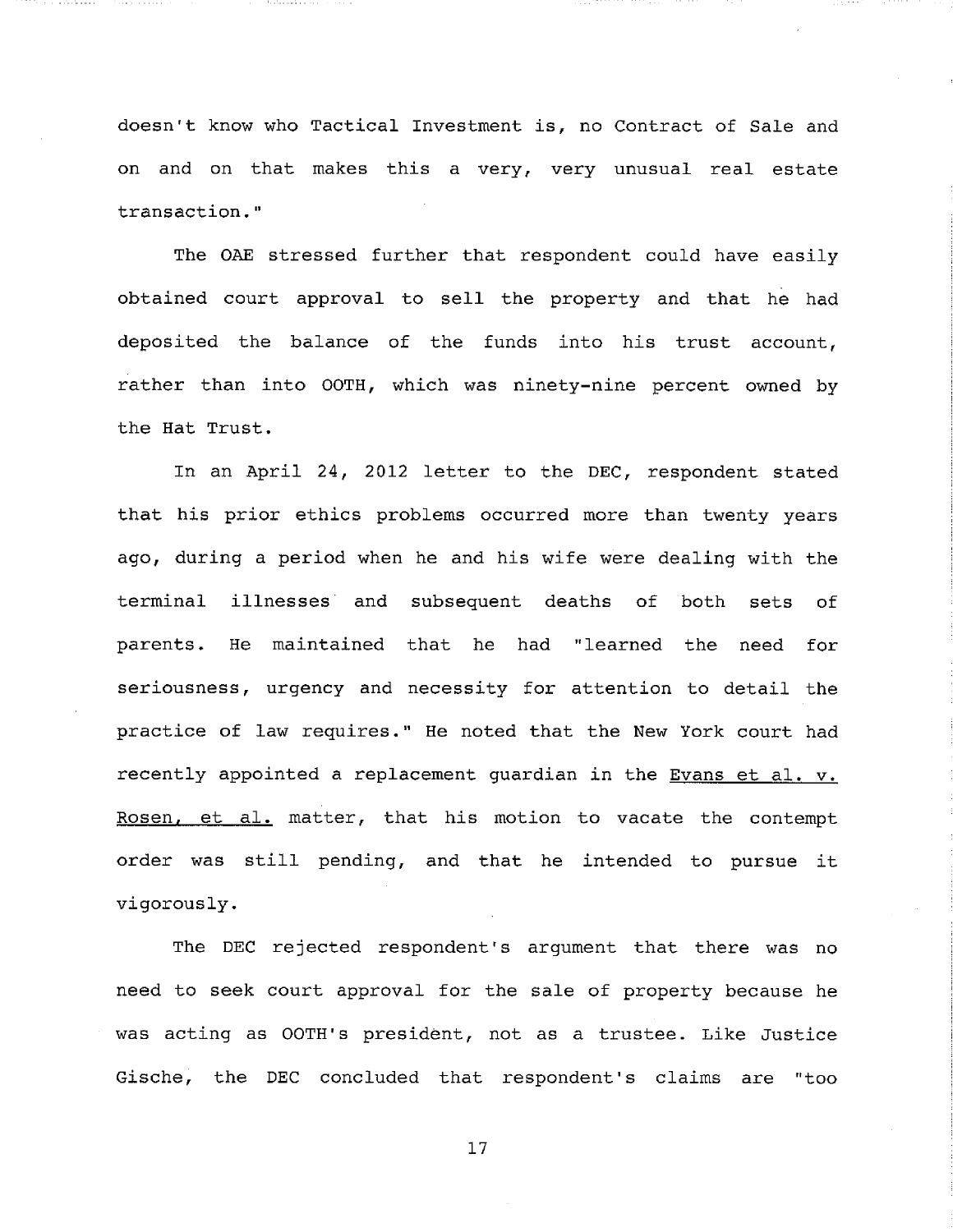crabbed in [sic] interpretation" of the court's order and are "hyper technical." The DEC found that respondent's sale of the Irvington property, without court approval, was a direct violation of the language, spirit, and intent of Justice Gische's orders. Respondent's excuses for violating the orders were not meaningful, but frivolous and without merit.

Based on the evidence presented and respondent's ethics history, the DEC concluded that a six-month suspension was **warranted.**

In a letter-brief to us, the OAE noted that lengthy suspensions have been imposed on attorneys found guilty of obstructing justice, citing In re Power, 114 N.J. 540 (1989) (three-year suspension for attorney who pled guilty to one count of obstruction of justice for advising a client not to divulge information to law enforcement authorities); In re Verdiramo, 96 N.J. 183 (1984) (seven-year "time-served" suspension for attorney who pled guilty to one count of obstruction of justice for attempting to persuade a witness to testify falsely before a federal grand jury); and In re Silverman, 80 N.J. 489 (1970) (eighteen-month suspension for attorney who pled guilty to a one-count indictment for filing false information in a bankruptcy matter).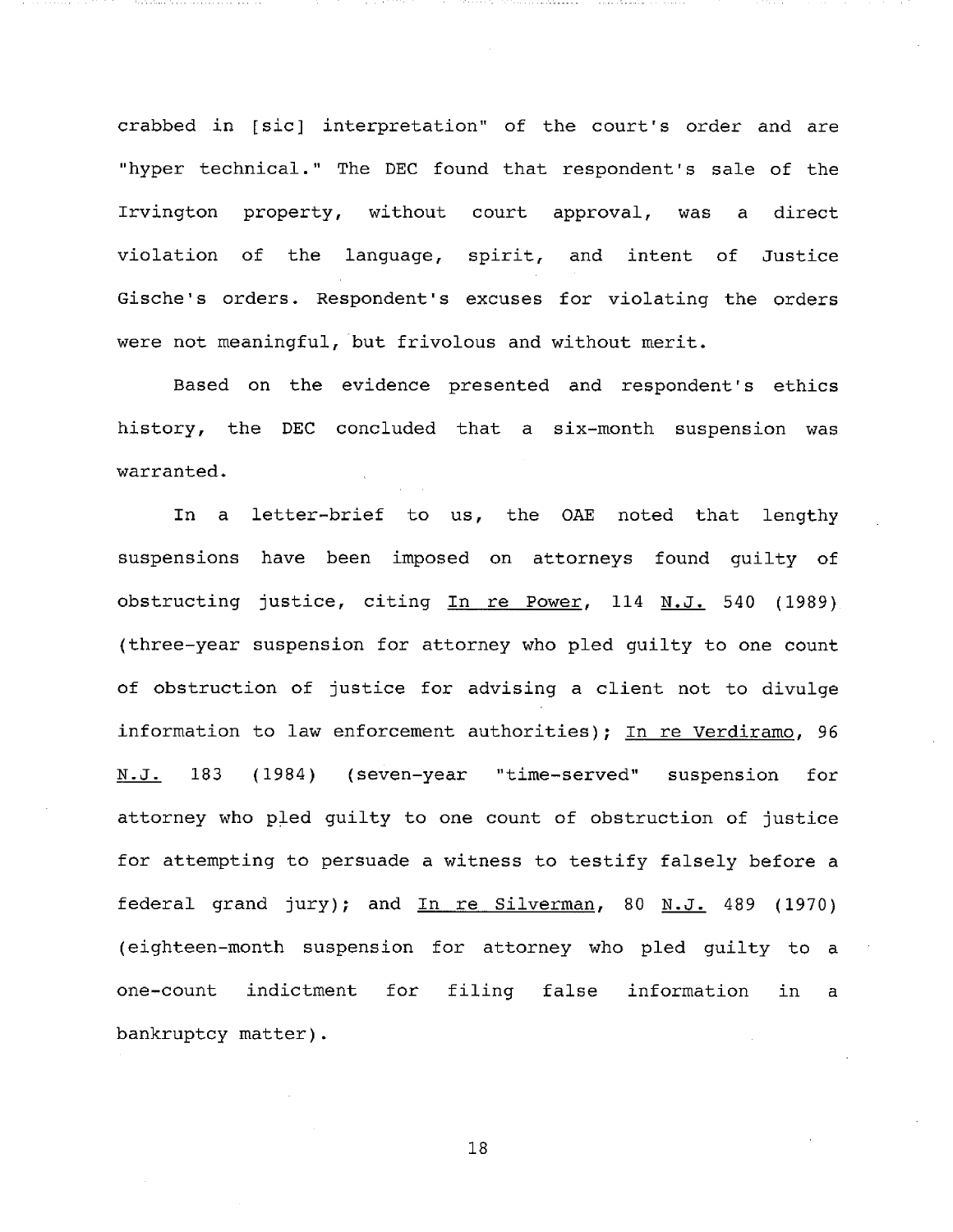The OAE argued that respondent's act was deliberate and in direct opposition to the court's restraints, that his series of actions were designed to circumvent the court order, and that he could have applied to the court for permission to sell the property, but failed to do so. The OAE, thus, concluded that a one- to two-year suspension was appropriate, in light of respondent's misconduct and ethics history.

-75

In a letter dated September 8, 2012, respondent's counsel took the position that respondent had not violated the court's orders, because the orders "did not involve him as the Trustee." He was acting in his capacity as president of OOTH. OOTH's Irvington property was ninety-nine percent owned by the HAT Trust and owed a debt to that trust. He, therefore, had an independent right to act to protect Perl.

Counsel argued further that, if respondent had knowingly violated the court's orders, he had done so only to preserve Perl's funds. If he had not acted, the property would have "been lost" and Perl would have incurred further losses. Respondent's conduct was not a scheme to defraud anyone, but to protect Perl. He did "what any attorney should have done."

Finally, counsel argued that the cases cited by the OAE involve much more serious conduct than respondent's.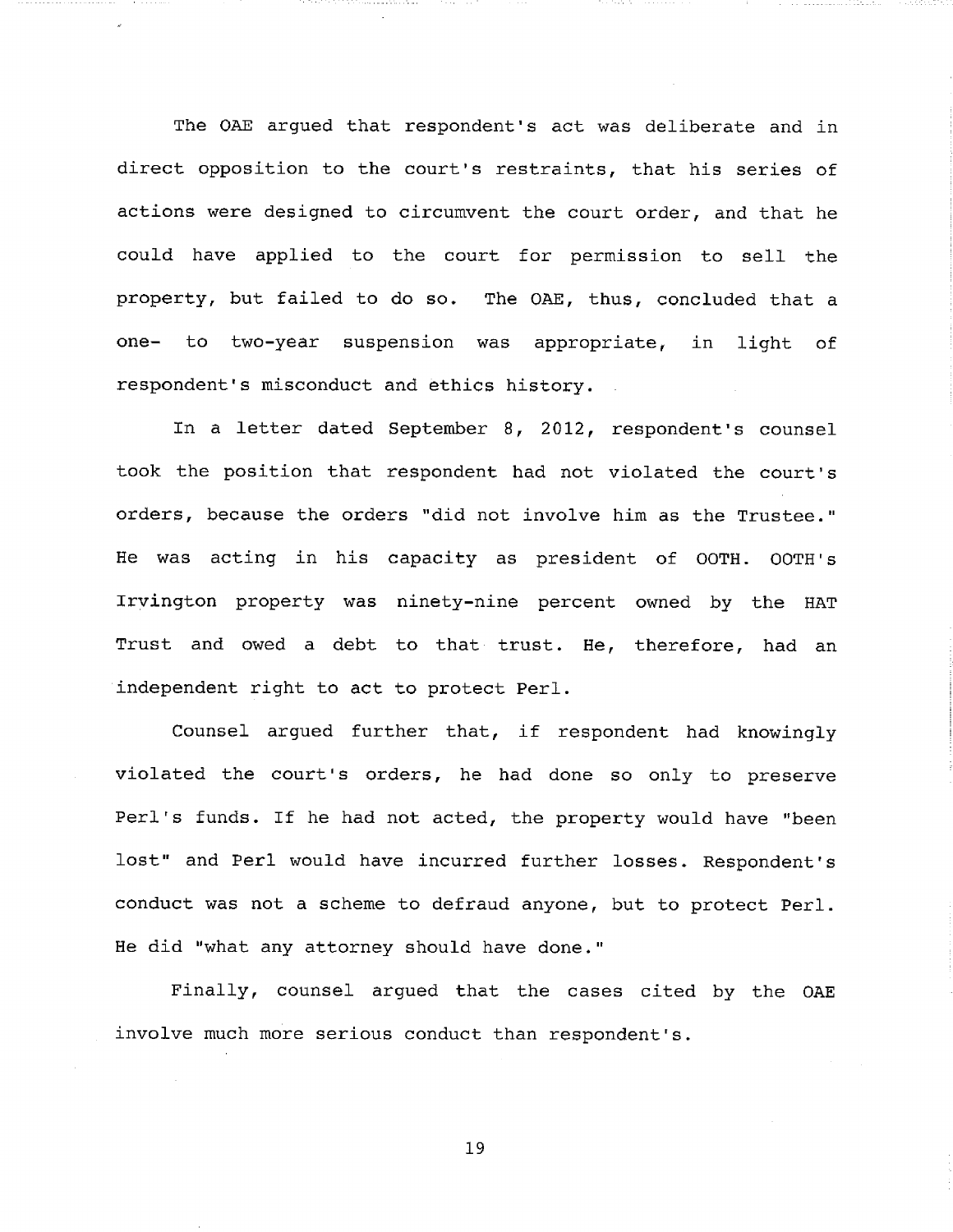Following a de novo review of the record, we are satisfied that the DEC's finding that respondent was guilty of unethical conduct was fully supported by clear and convincing evidence.

This is a troubling case. Notwithstanding respondent's reason for buying the Irvington property -- Perl's purported interest in "getting into property management" -- given respondent's description of the property, it was a surprising choice. The property had to be boarded up to keep intruders out, was subject to vandalism, served as a dumping ground, was in disrepair, and had liens and fines against it. From respondent's description, it was a bad investment, not a property ripe for rehabilitation and resale. The circumstances surrounding the purchase and sale of the property, the depletion of Perl's trust assets, and the need for the appointment of a guardian to protect Perl, because respondent had almost unlimited control over her assets, raise serious suspicions about respondent's conduct as a whole.

The complaint, however, charged respondent only with conduct prejudicial to the administration of justice for violating Justice Gishe's orders  $($  RPC  $8.4$ (d)). Respondent maintained that he did not violate this rule. He argued (i) that he was not bound by Justice Gishe's orders, because he was acting as the president of OOTH, not the trustee, when he sold

2O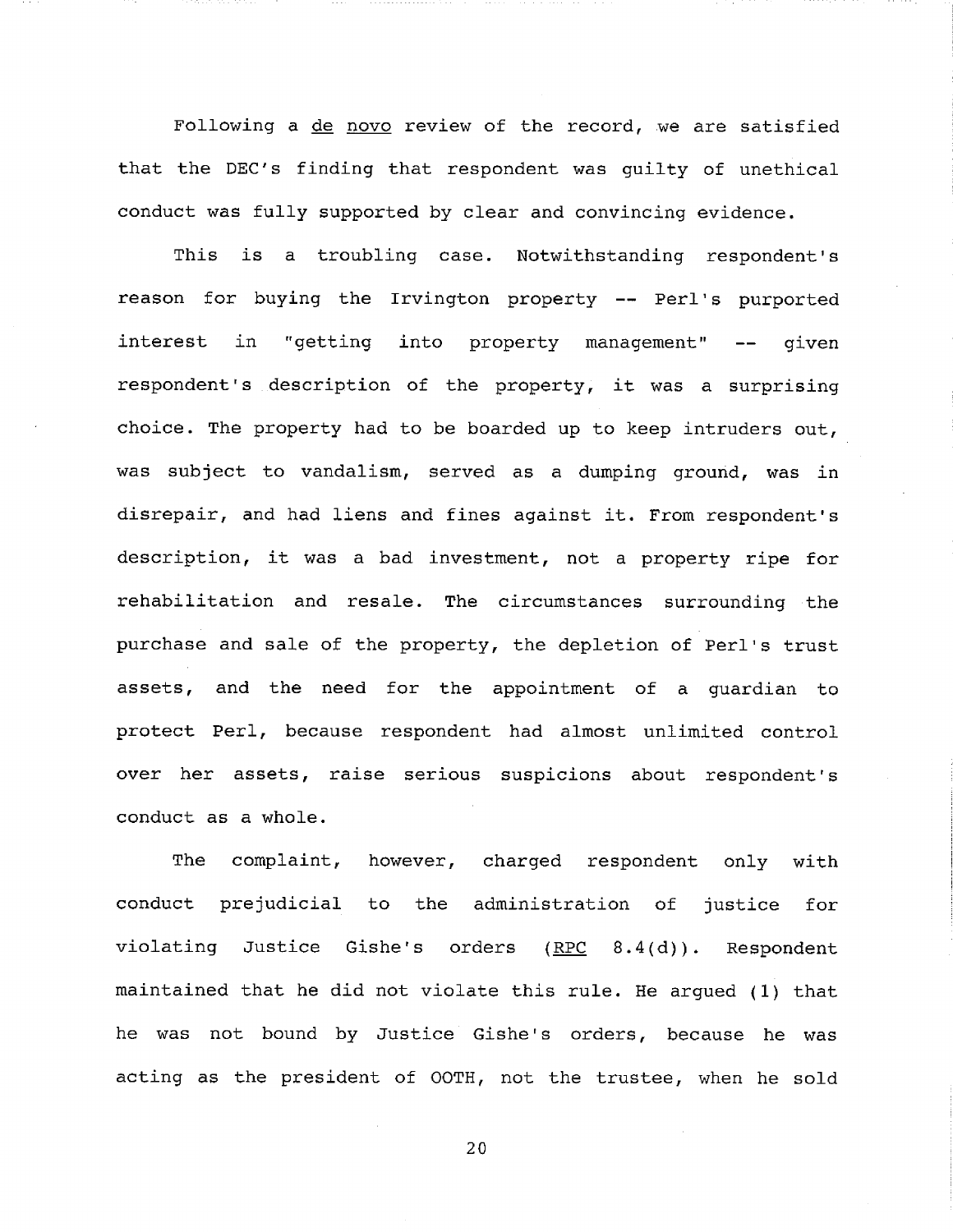the Irvington property and (2) he had to act quickly to preserve the trust assets by selling the property as quickly as possible. He claimed that he had lost two other prospective purchasers.

Neither argument is persuasive. The transcript from the criminal contempt hearing made it clear that respondent was well aware that OOTH's assets were frozen and that he understood that the court's orders extended to OOTH. Respondent's argument that he believed he had the right to sell the property without court approval, because he was acting as the president, rather than the trustee, is simply disingenuous.

Similarly, respondent's argument that he had to sell the property quickly holds no weight. The second court order was entered in December 2006. The property was sold on September 20, 2007, approximately nine months later. Therefore, respondent had ample opportunity to seek court approval for the sale, possibly even on an emergent basis. Indeed, as soon as he got the first offer on the property (he claimed that he had two prior offers), he could have petitioned the court. The clear and convincing evidence, thus, established that respondent knowingly and purposefully failed to obtain the required court approval. His conduct was prejudicial to the administration of justice, in that he violated the court orders.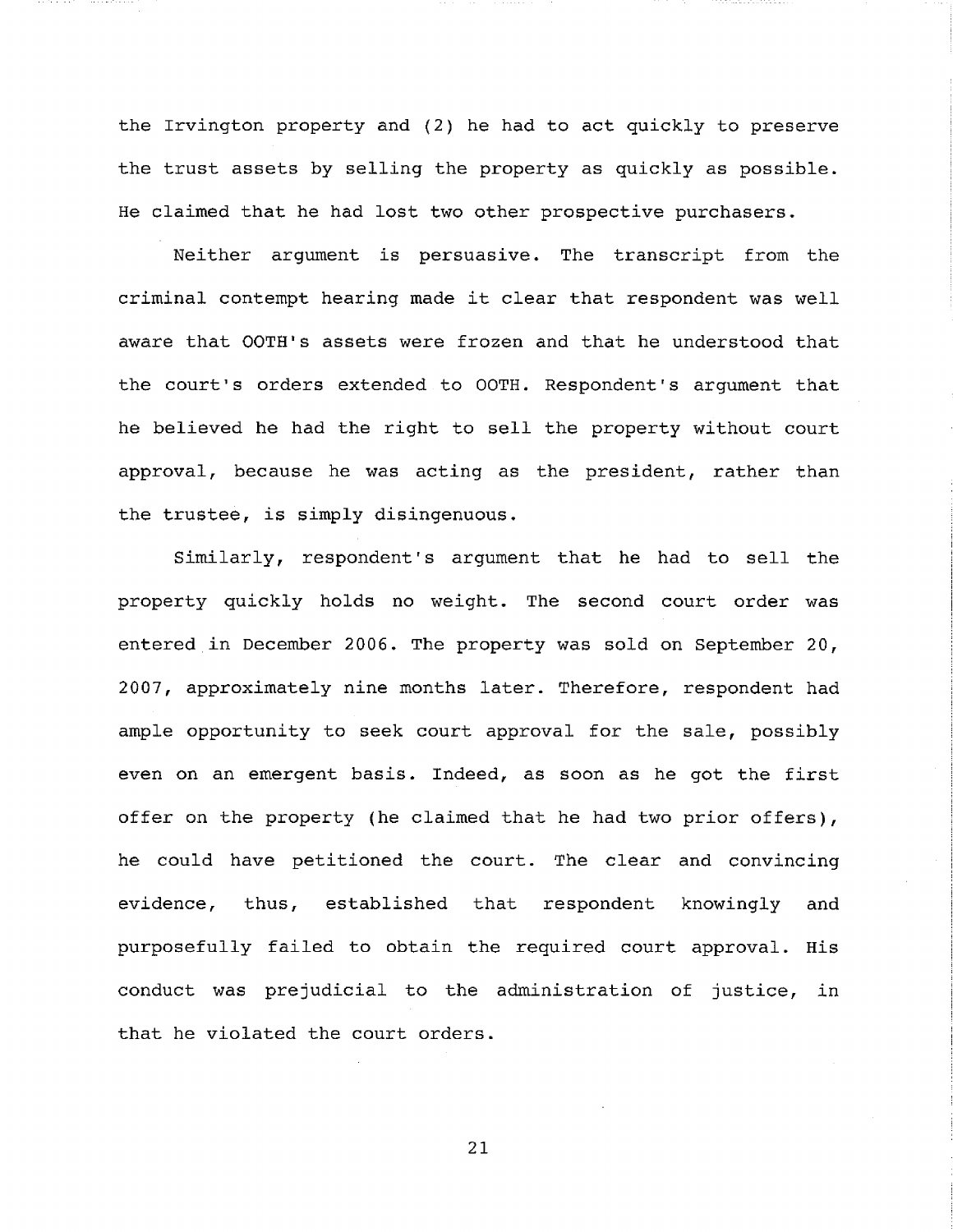The only issue left for determination is the proper quantum of discipline. Although the OAE argued for a one- to two-year suspension, it supported its position with cases that involved guilty pleas to criminal charges, a factor not present here.

Conduct prejudicial to the administration of justice comes in a variety of forms and typically results in either a reprimand or a censure, depending on other factors present, including the existence of other violations, the attorney's ethics history, whether the matter proceeded as a default, the harm to others, and mitigating or aggravating factors. See, e.q., In re Gellene, 203 N.J. 443 (2010) (reprimand for attorney found guilty of conduct prejudicial to the administration of justice and knowingly disobeying an obligation under the rules of a tribunal for failing to appear on the return date of an appellate court's order to show cause and failing to notify the court that he would not appear; the attorney was also guilty of gross neglect, pattern of neglect, lack of diligence, and failure to communicate with clients; mitigating factors considered were the attorney's financial problems, his battle with depression and significant family problems; his ethics history included two private reprimands and an admonition); In re Geller, 177 N.J. 505 (2003) (reprimand for attorney who failed to comply with court orders (at times defiantly) and with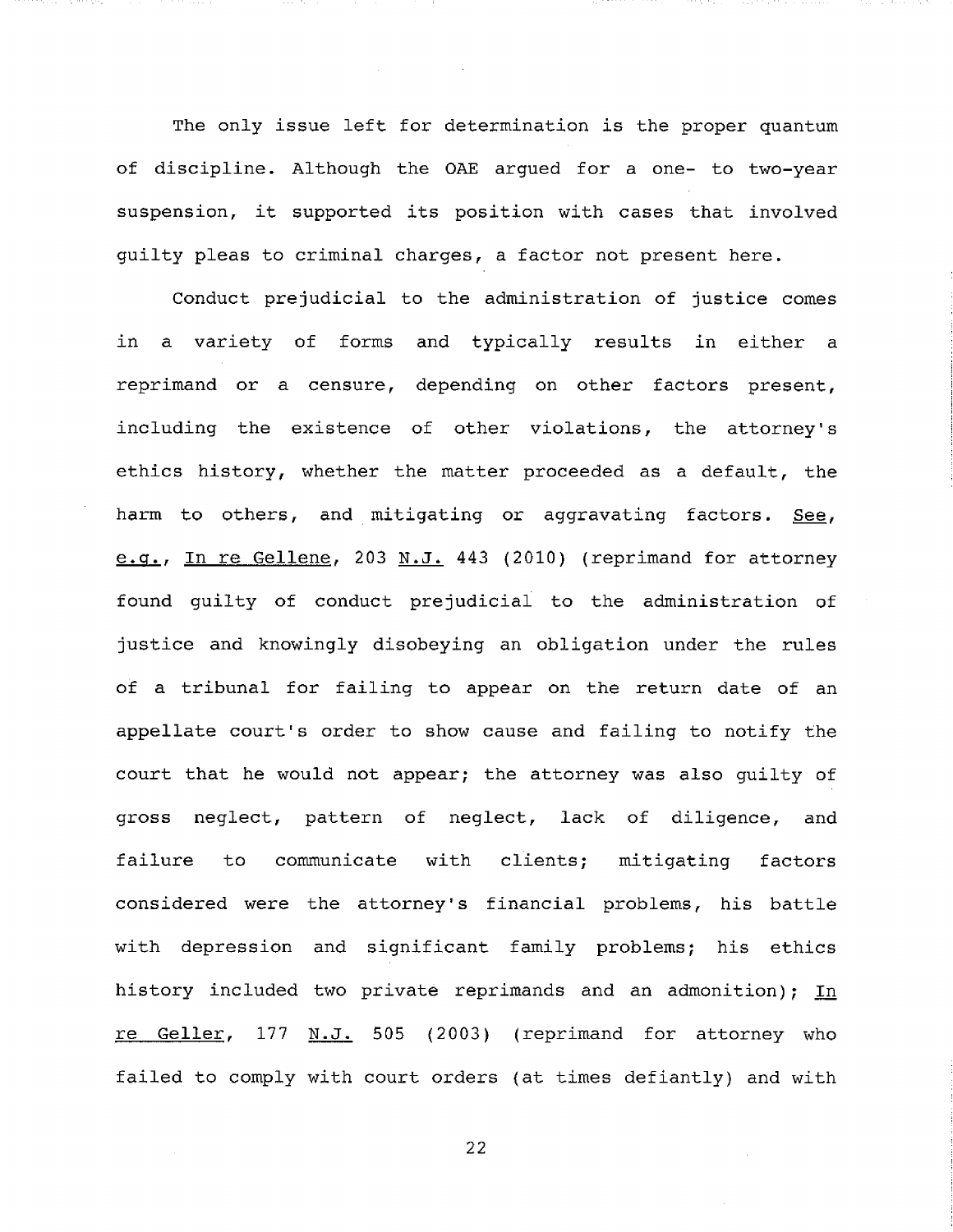the disciplinary special master's direction not to contact a judge; the attorney also filed baseless motions accusing judges of bias against him, failed to expedite litigation and to treat with courtesy judges, his adversary, the opposing party, an unrelated litigant, and a court-appointed custody evaluator, used means intended to delay, embarrass or burden third parties, made serious charges against two judges without any reasonable basis, made unprofessional and demeaning remarks toward the other party and opposing counsel, and made a discriminatory remark about a judge; in mitigation, we considered that the attorney's conduct occurred in the course of his own child custody case); In re Holland, 164 N.J. 246 (2000) (reprimand for attorney who was required to hold in trust a fee in which she and another attorney had an interest, took the fee in violation of a court order); In re Milstead, 162 N.J. 96 (1999) (attorney was reprimanded for disbursing escrow funds to his client, in violation of a court order); and In re Hartmann,  $142$  N.J. 587 (1995) (attorney reprimanded for intentionally and repeatedly ignored four court orders to pay opposing counsel a fee, resulting in a warrant for the attorney's arrest; the attorney also displayed discourteous and abusive conduct toward a judge with intent to intimidate her).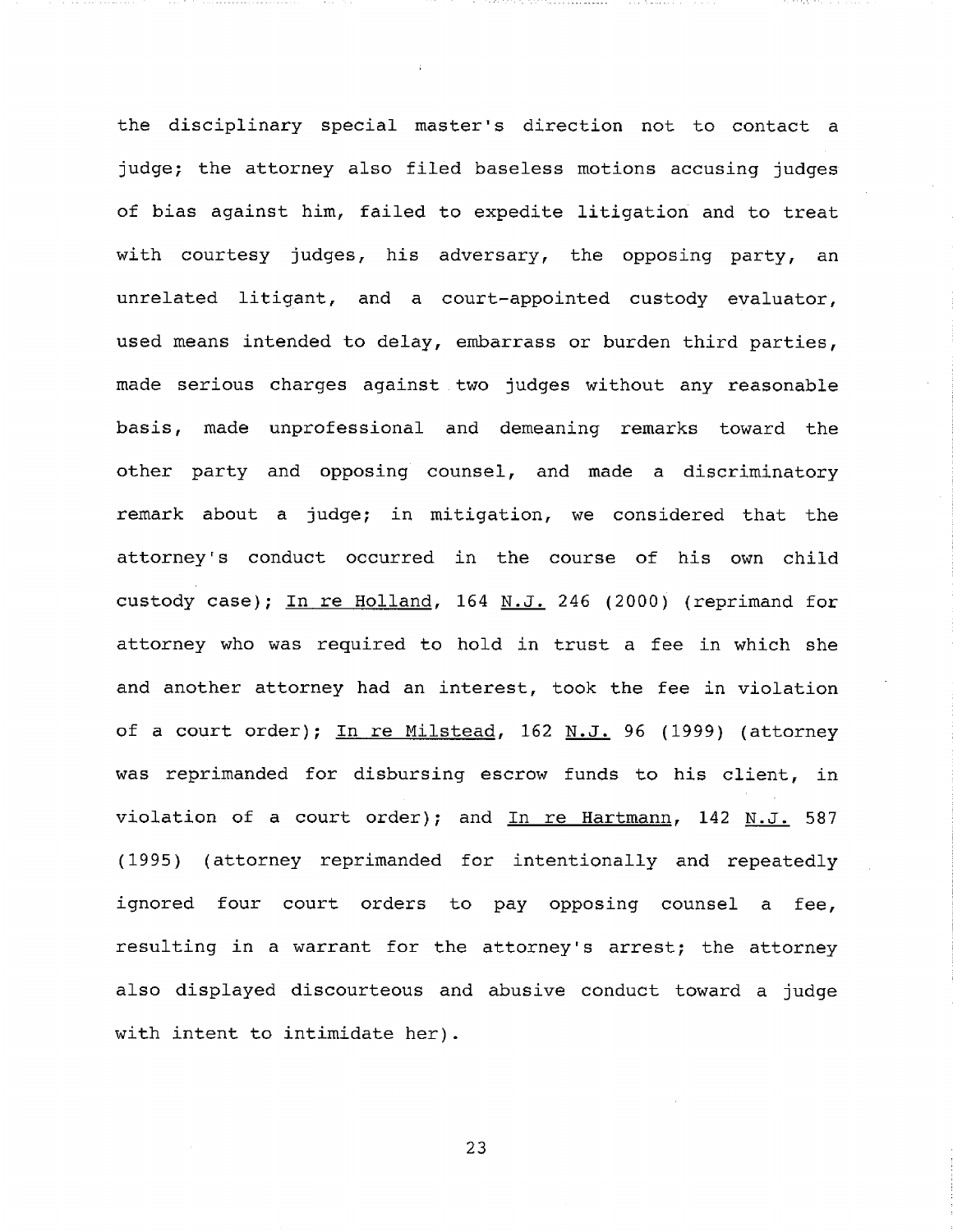Censures were imposed in In re D'Arienzo, 207 N.J. 31 (2011) (attorney failed to appear in municipal court for a scheduled criminal trial and thereafter failed to appear at two orders to show cause stemming from his failure to appear at the trial; by scheduling more than one matter for the trial date, the attorney inconvenienced the court, the prosecutor, the complaining witness, and two defendants; in addition, failure to provide the court with advance notice of his his conflicting calendar prevented the judge from scheduling other cases for that date; prior three-month suspension and two admonitions plus failure to learn from similar mistakes justified a censure); and In re LeBlanc, 188 N.J. 480 (2006) (attorney's misconduct in three client matters included conduct prejudicial to the administration of justice for failure to appear at a fee arbitration hearing, failure to abide by a court order for failure to produce information and other ethics violations; mitigation included, among other things, the attorney's recognition and stipulation of his wrong doing, his belief that his paralegal had handled post-closing steps, and a lack of intent to disregard his obligation to cooperate with ethics' authorities).

. . **. . . . .** . . . . . .

Suspensions were imposed where attorneys either had significant ethics histories or were guilty of violating a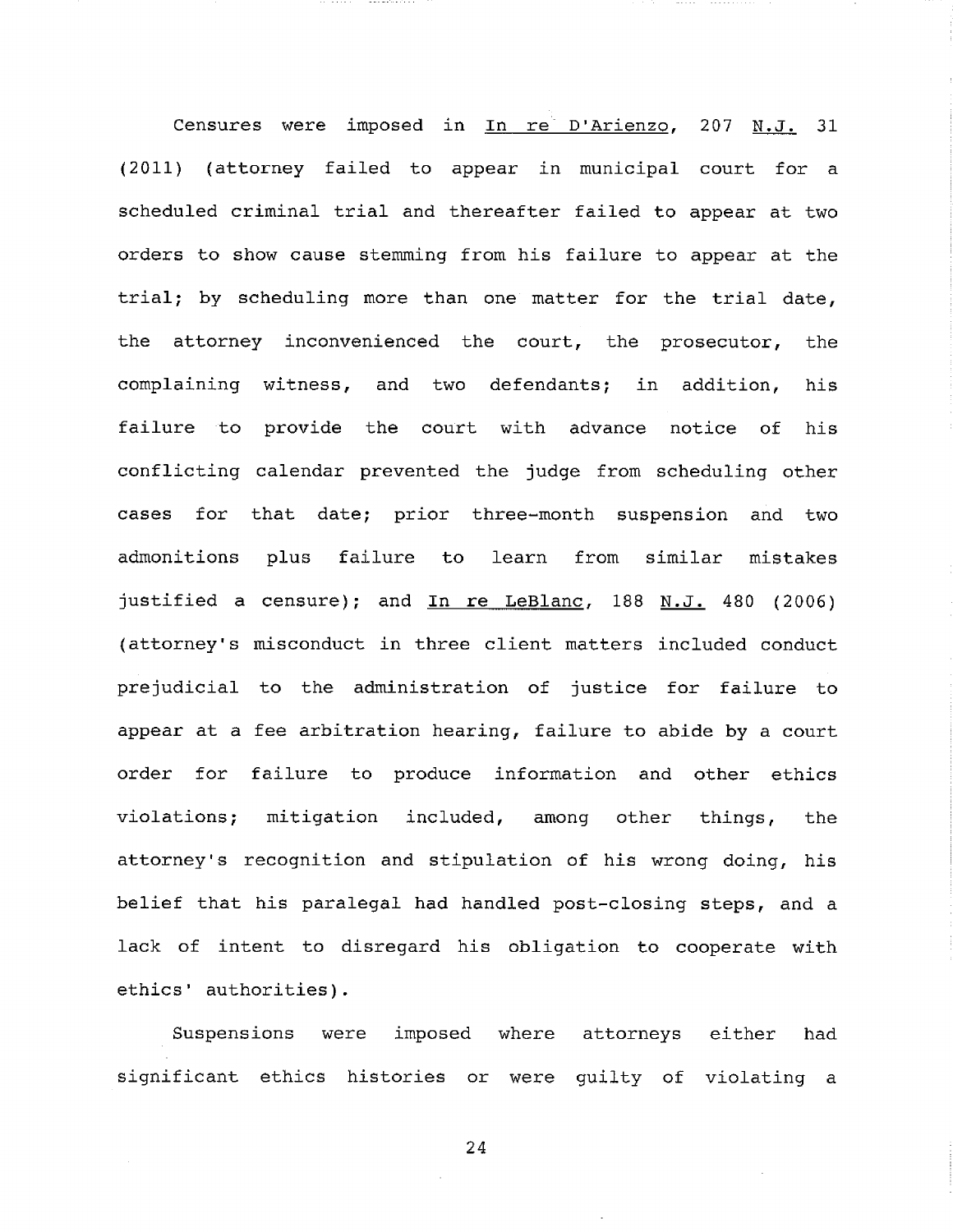**N.J. 244 (2004)** (motion for reciprocal discipline; two-year suspension for number of ethics rules, or both. See, e.g. In re Declemente, 201 N.J. 4 (2010) (three-month suspension for attorney who arranged three loans to a judge in connection with his own business, failed to disclose to opposing counsel his financial relationship with the judge or failed to ask the judge to recuse himself, made multiple misrepresentations to the client, engaged in an improper business transaction with the client, and engaged in a conflict of interest); In re Block, 201  $N.J.$  159 (2010) (six-month suspension where attorney violated a court order that he had drafted by failing to transport his client from prison to a drug treatment facility, instead leaving the client at a church while he made a court appearance in an unrelated case; the client fled and encountered more problems while on the run; the attorney also failed to file an affidavit in compliance with R. 1:20-20; failed to cooperate with disciplinary authorities; failed to provide clients with writings setting forth the basis or rate of the fees; and lacked diligence, engaged in gross neglect, and failed to turn over a client's file; prior reprimand and one-year suspension); and  $In$  re Bentiveqna, 185 attorney who was guilty of making misrepresentations to an adversary, negotiating a settlement without authority, filing bankruptcy petitions without authority

in each each control of the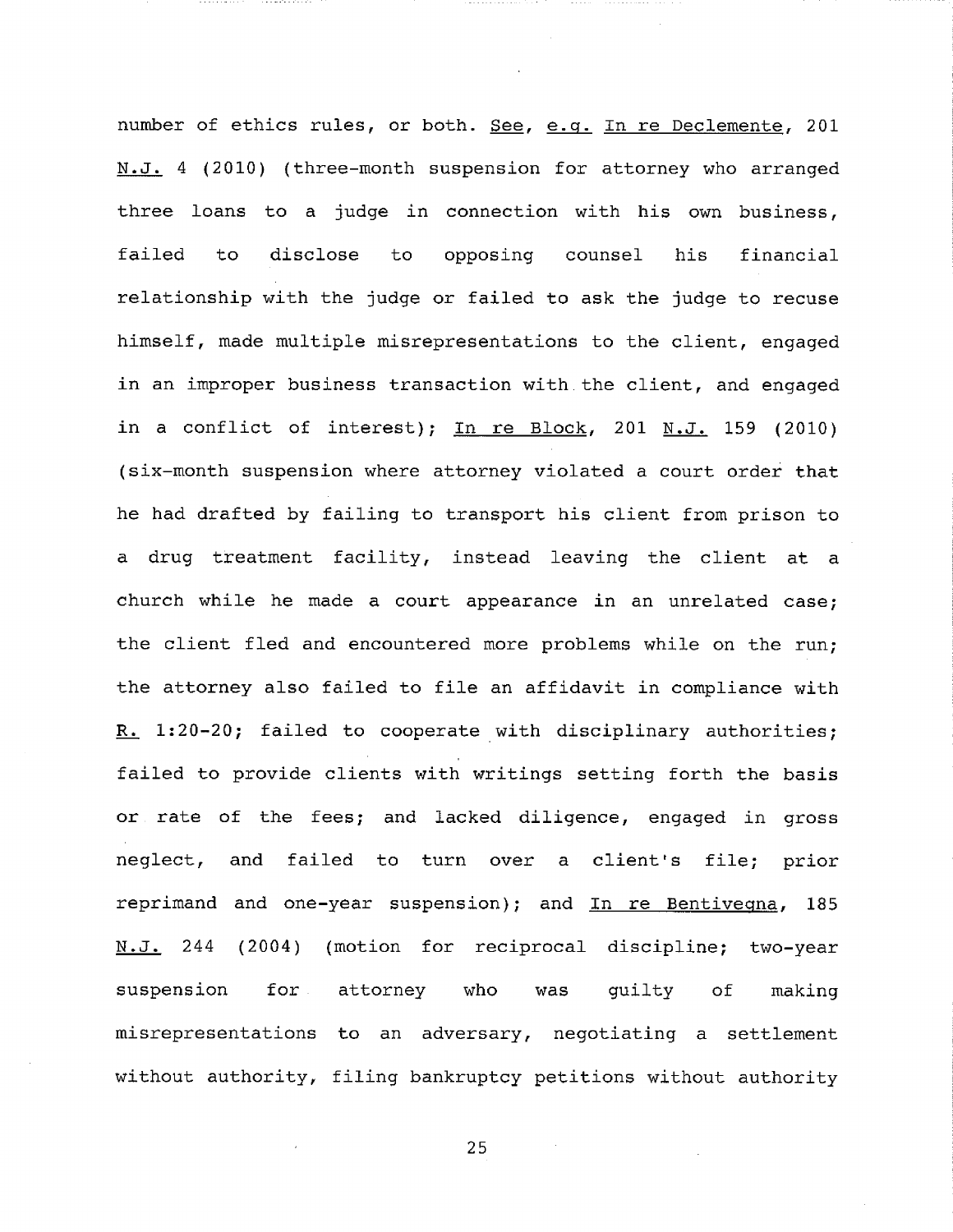to do so and without notifying her clients, signing clients' names to documents, making misrepresentations in pleadings filed with the court, violating a bankruptcy rule prohibiting the payment of fees before paying filing fees; the attorney was guilty of conduct prejudicial to the administration of justice, gross neglect, failure to abide by the client's decision concerning the objectives of the representation, failure to communicate with clients, excessive fee, false statement of material fact to a tribunal, and misrepresentations).

. . . . **. . . . . . . .** . .

This matter is significantly more serious than the abovecited non-suspension cases. Respondent knowingly and purposefully defied two court orders. His client conceded that, because of her addiction problems, she needed a guardian for her property, it turned out that she also needed protection from her own attorney. These factors, together with respondent's significant ethics history (1995 reprimand, 1996 admonition, and 2002 three-month suspension) warrant a one-year suspension.

Member Doremus did not participate.

We also determine that, prior to his reinstatement, respondent must submit proof to the OAE of successful completion of ten hours of professional responsibility courses.

We further determine to require respondent to reimburse the Disciplinary Oversight Committee for administrative costs and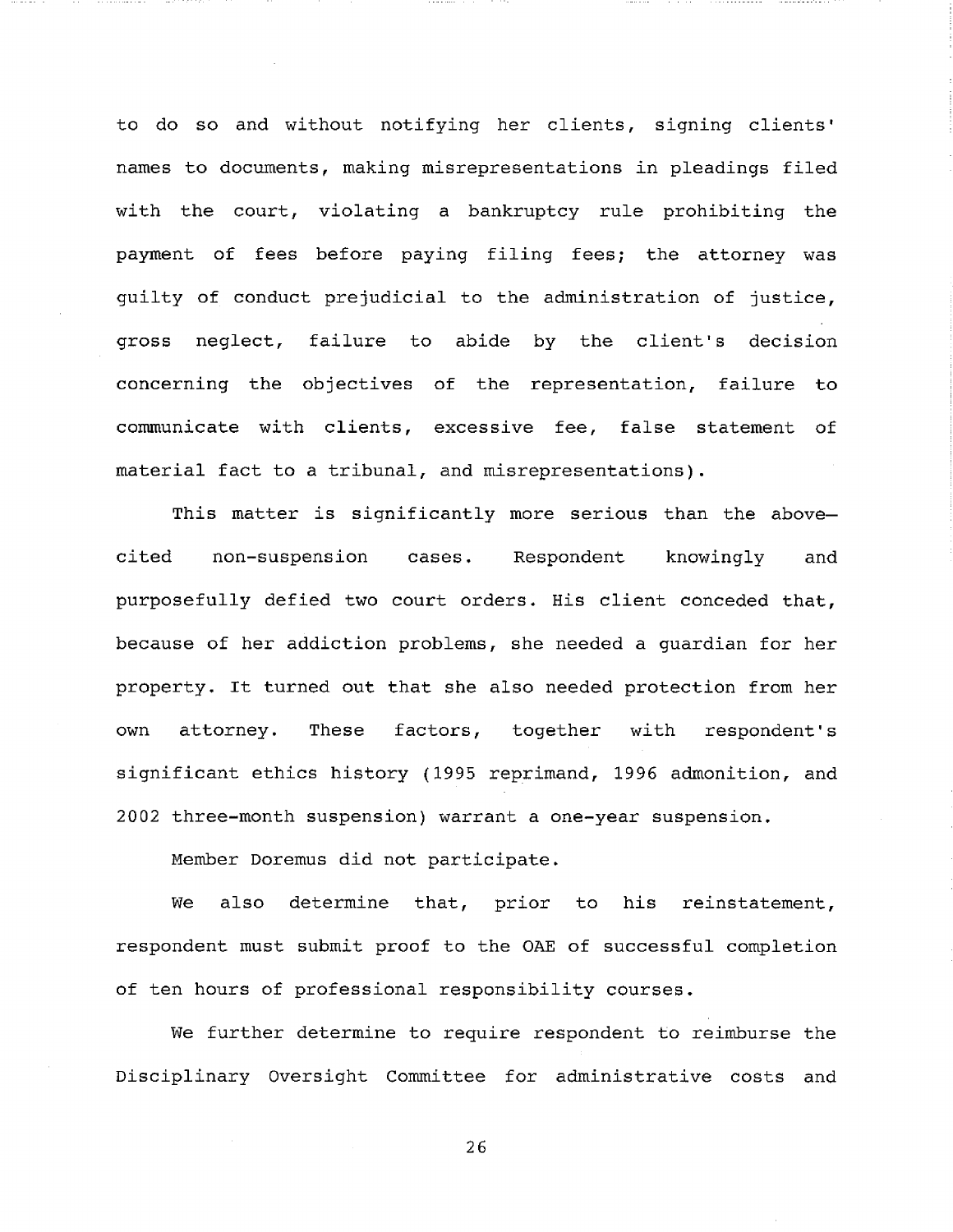actual expenses incurred in the prosecution of this matter, as provided in R. 1:20-17.

,,,,,,,,,

Disciplinary Review Board Louis Pashman, Chair

 $By:$ 

 $\vec{\mathcal{J}}$ uļianne K. DeCore  $C$  prief Counsel